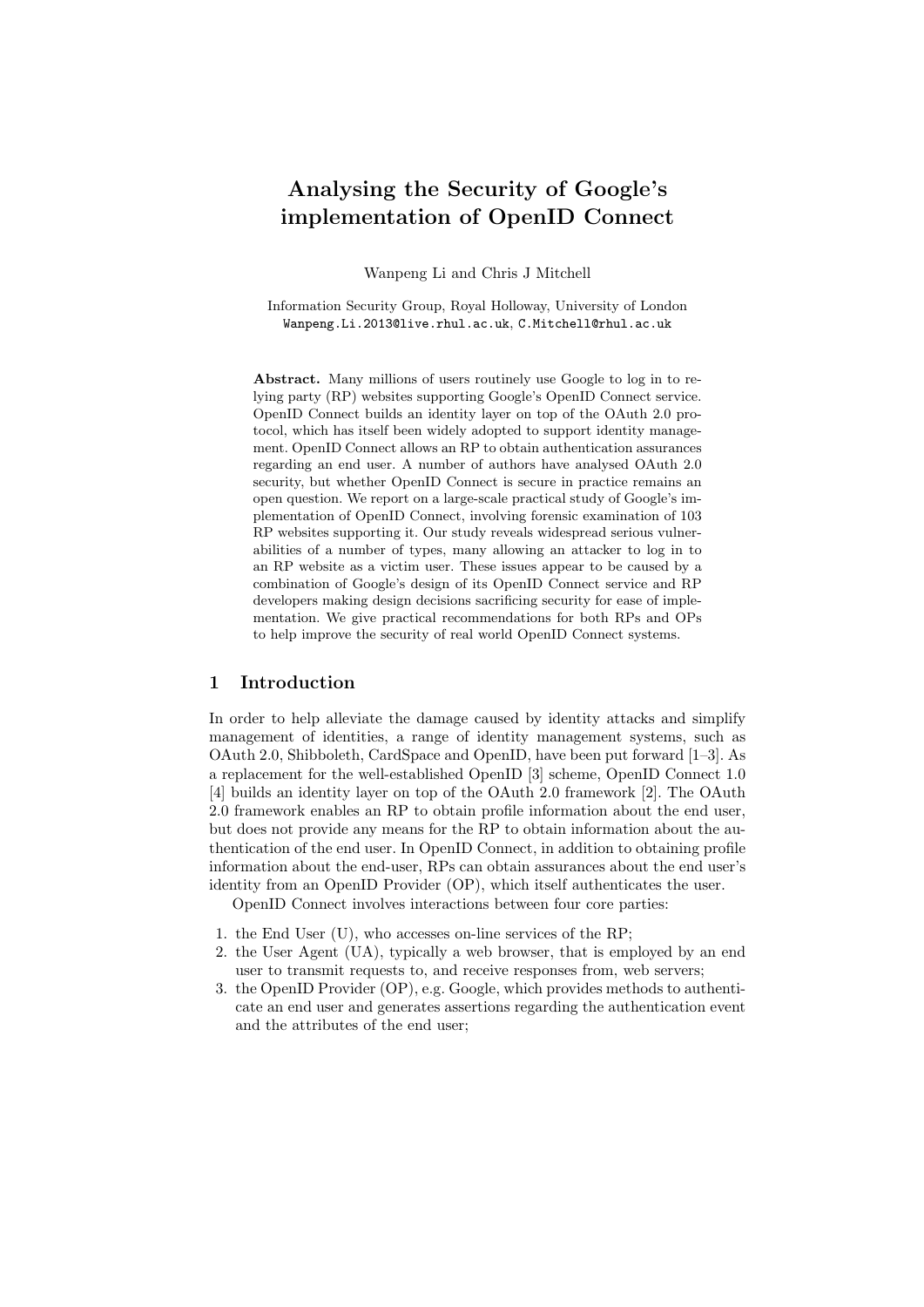- 2 Wanpeng Li and Chris J Mitchell
- 4. the Relying Party (RP), e.g. Wikihow, which provides protected on-line services and consumes the identity assertion generated by the OP in order to decide whether or not to grant access to the end user.

In summary, the end user employs a UA to access resources provided by the RP, which relies on the OP to provide authentic information about the user. Even though OpenID Connect was only finalised at the start of 2014, there are already more than half a billion OpenID Connect-based user accounts provided by Google [5], PayPal [6] and Microsoft [7]. This large user base has led very large numbers of RPs to integrate their services with OpenID Connect.

The security of OAuth 2.0, the foundation for OpenID Connect, has been analysed using formal methods [8–10]. Research focusing on implementations of OAuth 2.0 has also been conducted  $[11-15]$ . However, as a newly standardised protocol, it is not yet clear how secure practical implementations of OpenID Connect really are. Given the large scale use of Google's service, clarifying this issue is vitally important. To help answer the question, the operation of all one thousand sites from the GTMetrix Top 1000 Sites [16] providing services in English was examined. Of these sites, 103 were found to support the use of the Google's OpenID Connect service at the time of our survey (early 2015). All 103 of these websites were further examined for potential vulnerabilities, with results as reported below. All RPs and the Google OP site were treated as black boxes, and the HTTP traffic sent between RP and OP via the browser was carefully analysed. For every identified vulnerability, we implemented and tested an exploit to evaluate the possible attack surface.

Our study reveals serious vulnerabilities of a number of types, occurring in many of the examined sites; they either allow an attacker to log in to the RP as the victim user or enable compromise of potentially sensitive user information. Google has customised its implementation of OpenID Connect by combining SDKs, web APIs and sample code, and so the OpenID Connect specification only acts as a loose guide to what RPs actually implement. Further examination suggests that the identified vulnerabilities are mainly caused by Google's implementation of its *Hybrid Server-side Flow*, and by RP developers making design decisions sacrificing security for simplicity of implementation. Some of the attacks use cross-site scripting (XSS) [17–20] and cross site request forgeries (CSRFs) [21–26], well-established and widely exploited attack techniques.

OpenID Connect is used to protect millions of user accounts and sensitive user information stored at RPs and the Google OP server. Moreover, as of April 20th 2015, Google shut down its OpenID 2.0 [27] service; as a result a huge number of RPs have had to upgrade their Google sign-in service to use OpenID Connect. It is therefore vitally important that the issues we have identified are addressed urgently, and that Google considers issuing updated advice to all RPs using its service. In this connection we have notified all the RPs in whose OpenID Connect service we have identified the most serious vulnerabilities, as well as Google itself. To summarise, we make the following contributions:

**–** We report on the first field study of the security properties of Google's implementation of OpenID Connect.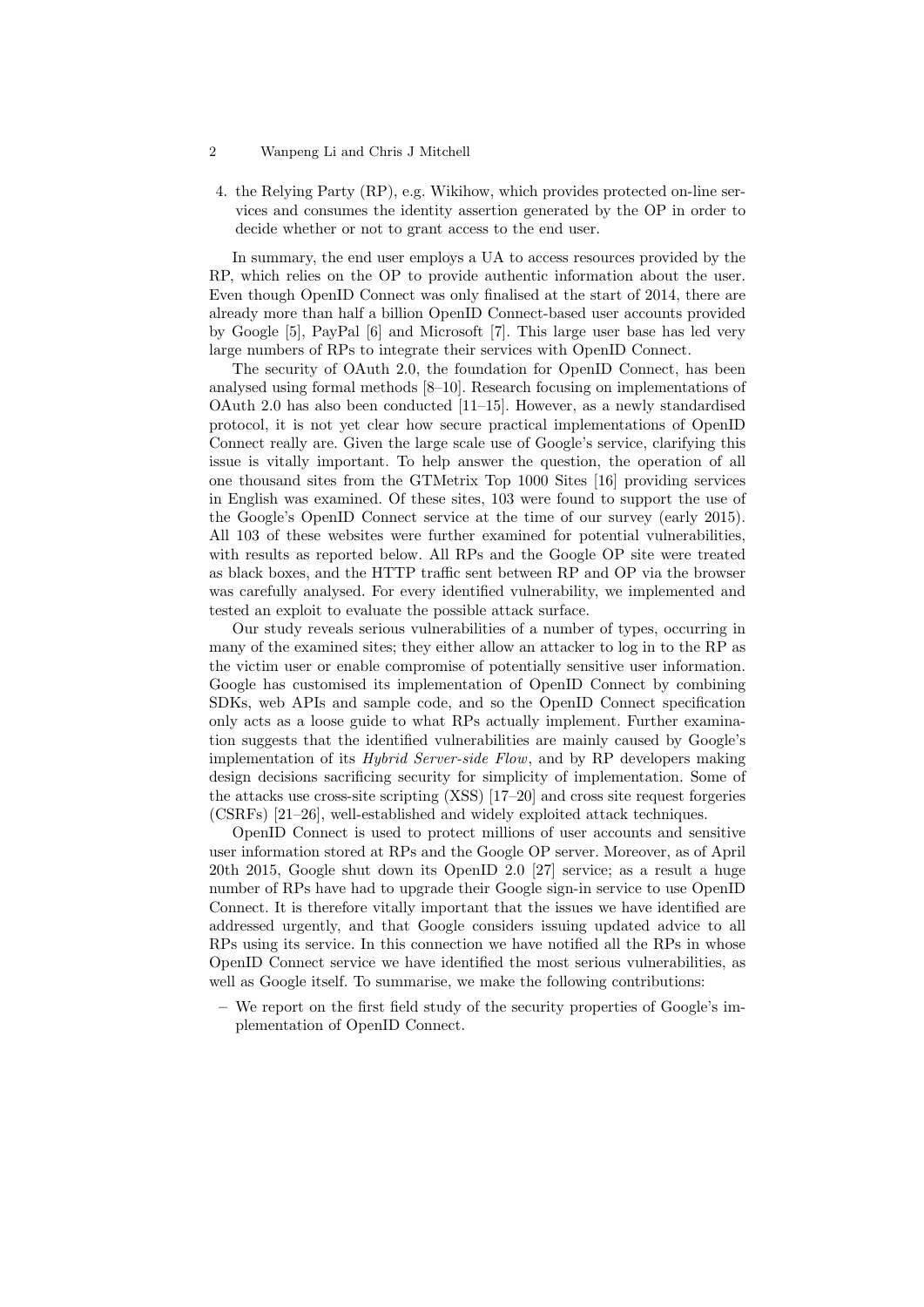Analysing the Security of Google's implementation of OpenID Connect 3

- **–** We examined the security of all 103 of the RPs supporting the Google OpenID Connect service from the GTMetrix list of the Top 1000 Sites.
- **–** We discovered a number of vulnerabilities which allow an attack to log in to the RP as a victim user, we reported our findings to the most serious affected websites and Google, and helped these RPs fix the identified problems.
- **–** We propose practical improvements which can be adopted by OpenID Connect RPs and OPs that address the identified problems.

The paper is organised as follows. In *§*2 we review OpenID Connect. We describe our adversary model in *§*3. *§*4 describes the experiments we performed. Possible reasons for the identified vulnerabilities are discussed in *§*5. In *§*6 we propose mitigations for these vulnerabilities, we review related work in *§*7, and *§*8 concludes the paper.

### **2 OpenID Connect**

As already noted, OpenID Connect 1.0 [4] builds an identity layer on the OAuth 2.0 protocol. The added functionality enables RPs to verify an end user identity by relying on an authentication process performed by an OpenID Provider (OP).

### **2.1 OpenID Connect Tokens**

In order to enable an RP to verify the identity of an end user, OpenID Connect adds a new type of token to OAuth 2.0, namely the *id token*. This complements the *access token* and *code*, which are already part of OAuth 2.0. These three types of token are all issued by an OP, and have the following functions.

- **–** A *code* is an opaque value which is bound to an identifier and a URL of the RP. Its main purpose in OpenID Connect is as a means of giving an RP authorisation to retrieve other tokens from the OP. In order to help minimise threats arising from its possible exposure, it has a limited validity period and is typically set to expire shortly after issue to the RP [2].
- **–** An *access token* is a credential used to authorise access to protected resources stored at a third party (e.g. the OP). Its value is an opaque string representing an authorization issued to the RP. It encodes the right for the RP to access data held by a specified third party with a specific scope and duration, granted by the end user and enforced by the RP and the OP.
- **–** An *id token* contains claims about the authentication of an end user by an OP together with any other claims requested by the RP. Claims that can be inserted into such a token include: the identity of the OP that issued it, the user's unique identifier at this OP, the identity of the intended recipient, the time at which it was issued, and its expiry time. It takes the form of a JSON Web Token [28] and is digitally signed by the OP.

Both an *access token* [29] and an *id token* [30] can be verified by making a call to the web API of the issuing OP.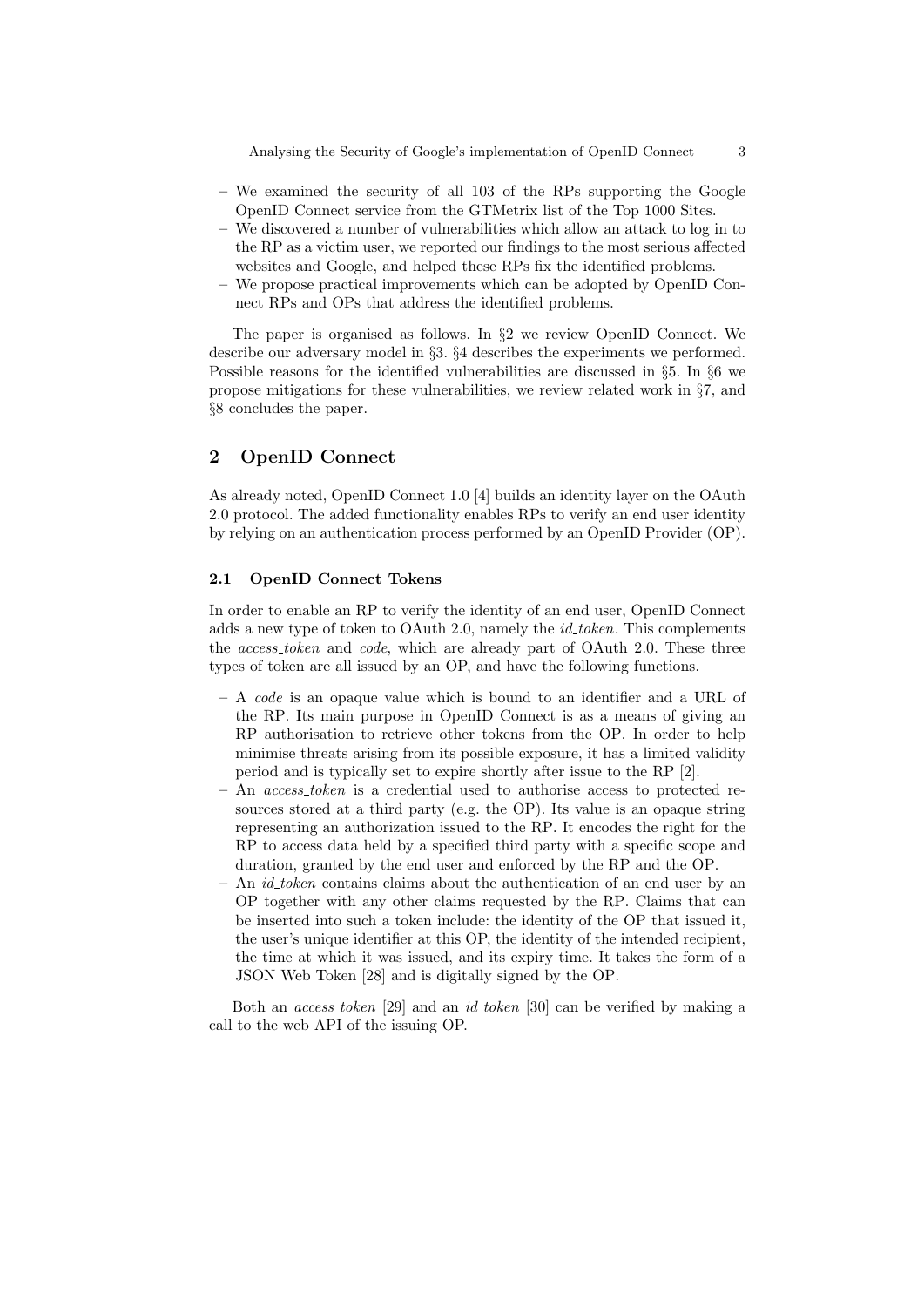#### **2.2 Authentication Flows**

OpenID Connect builds on user agent HTTP redirections. We suppose an end user wants to access RP services, which consumes OP-generated tokens. The RP generates an authorization request on behalf of the end user and sends it to the OP via the UA (typically a web browser). The OP provides ways to authenticate the end user, asks the end user to allow the RP to access the user attributes, and generates an authorization response which includes tokens of two types: *access tokens* and *id tokens*, where the latter contain claims about user authentication. The RP can use a received *access token* to access end user's attributes using the OP-provided API, and after receiving an *id token* the RP learns about the user authentication, as summarised in Fig. 1.



**Fig. 1.** OpenID Connect Protocol Overview

OpenID Connect [4] supports four authentication flows [5], i.e. ways in which the system can operate, namely *Hybrid Server-side Flow* (or *Hybrid Flow*) [31], *Authorization Code Flow*, *Client-side Flow* (or *Implicit Flow*), and *Pure Serverside Flow*. We describe the first two, since they are most relevant here.

An RP must register with the OP before using Google OpenID Connect. During registration, the OP gathers security-critical information about the RP, including either the RP's redirect URI or its *origin*. The redirect URI is used in the *Authorization Code Flow*, and the user agent is redirected to it after step 5 of *§*2.2. The *origin* is used in the *Hybrid Server-side Flow* and *Client-side Flow*, and points to the RP's domain name. The OP issues the RP with a unique identifier (*client id*) and a secret (*client secret*), used to authenticate the RP when using the *Authorization Code Flow* or *Hybrid Server-side Flow*.

**Hybrid Server-side Flow** Google's OpenID Connect uses **postMessage** [32– 35] to enable cross domain communication between an RP and Google's OP. Normally, scripts on different pages can only access each other if the web pages that caused them to execute are at locations sharing the same protocol, port number and host. The **postMessage** method gives a way to securely pass messages across domains — see, for example, in Son and Shmatikov [35]. In the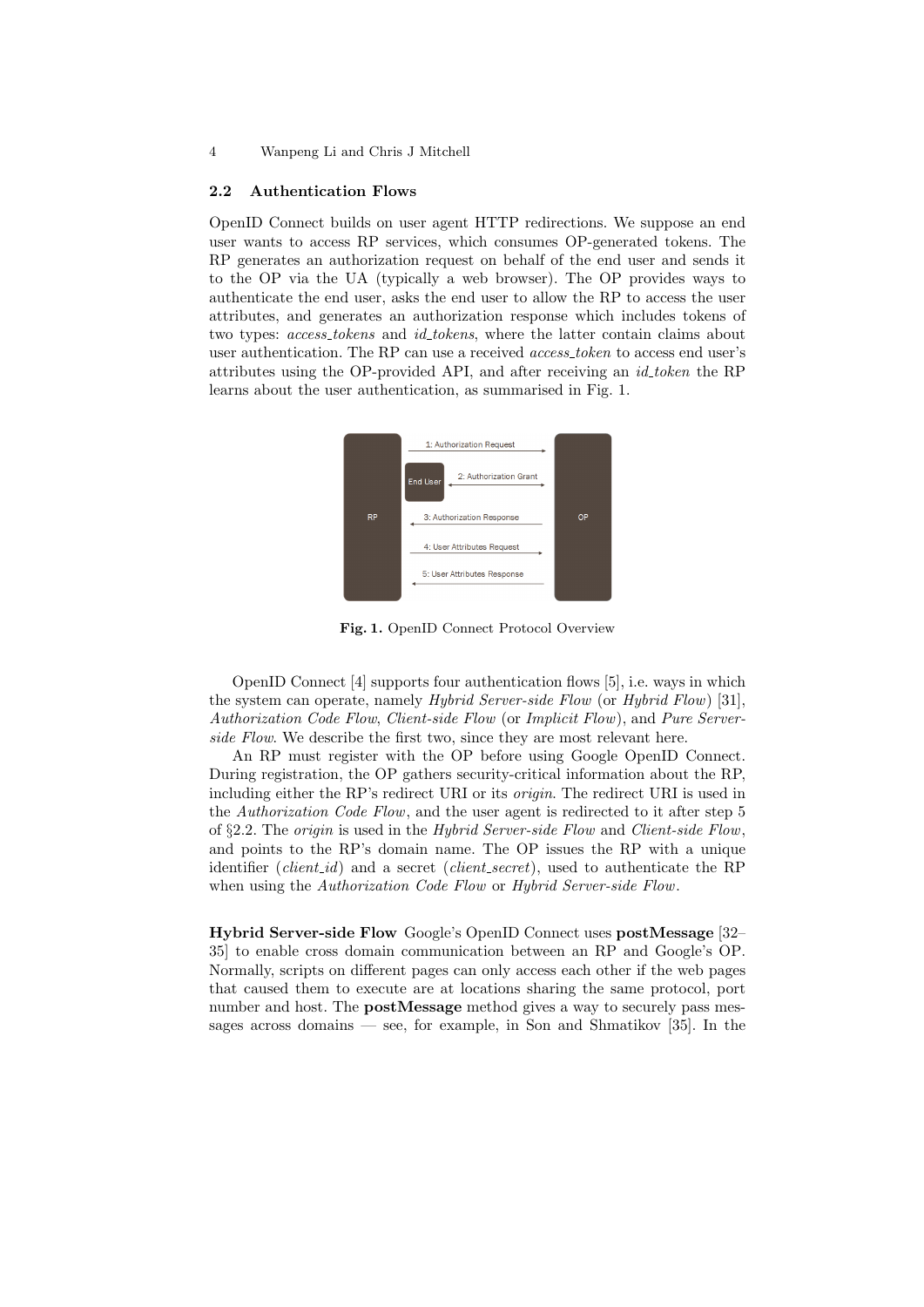*Hybrid Server-side Flow* (see Fig. 2) and *Client-side Flow*, an RP JavaScript Client (RPJC) runs on the UA and listens for the postMessage event.

We now describe the *Hybrid Server-side Flow*, which is summarised in Figure 2 where the numbers correspond to the numbered steps below.

- 1. U  $\rightarrow$  UA  $\rightarrow$  RPJC: The user clicks the Google button on the RP website, causing the UA to trigger the RPJC to generate an authorization request.
- 2. RPJC  $\rightarrow$  UA  $\rightarrow$  OP: The RP generates an OpenID Connect authorization request and sends it to the OP via the UA. This request includes *client id*, an identifier the RP registered with the OP previously; *response type=code token id token*, requesting that a *code*, an *access token* and an *id token* be returned directly from Google; *redirect uri=postmessage*, indicating **postMessage** is being used; *state*, used by the RP JavaScript Client to maintain state between the request and the callback (step 5 below); *origin*, a URL without a path appended; and the *scope* of the requested permission.
- 3. OP  $\rightarrow$  UA: If the OP has already authenticated the user then this step and the next are skipped. If not, the OP returns a login form to collect authentication information (e.g. user account and password).
- 4. U  $\rightarrow$  UA  $\rightarrow$  OP: The user completes the login form and grants permission for the RP to access the attributes stored by the OP.
- 5. OP *→* UA: After receiving the permission grant, the OP generates an HTML document containing the authorization response and returns it to the UA. The authorization response contains the *code*, *access token* and *id token* generated by the OP; and *state* as sent in step 2.
- 6. UA  $\rightarrow$  RPJC  $\rightarrow$  RP: The UA executes the JavaScript inside the HTML document it received in the previous step. The JavaScript sends the authorization response using **postMessage** to the RPJC which is running on the UA and listening for the **postMessage** event. After the RPJC receives the authorization response it extracts the *code* and sends it back to the RP.
- 7. RP *→* OP: The RP produces an *access token* request and sends it to the OP token endpoint directly (i.e. not via the UA). The request includes *grant type=authorization code*, indicating that the RP wants to use the *code* to retrieve an *access token* from the OP; the *code* generated in step 5; *redirect uri=postmessage*, indicating that **postMessage** has been used to get the *code*; and *client secret*, the secret shared by the RP and OP.
- 8. OP  $\rightarrow$  RP: The OP checks the *code*, *client\_secret* and *redirect\_uri* and, if correct, responds to the RP with *access token* and *id token*, the latter of which is the same as the *id token* sent in step 5.
- 9. RP  $\rightarrow$  OP: The RP verifies the *id\_token*. If valid, the RP knows the user has been authenticated. If necessary it can make a web API call to retrieve user attributes from the OP, using the *access token* as authorisation.

**Authorization Code Flow** One advantage of this flow is that no tokens are available to the UA or any malicious application able to access the UA. If either of the tokens are compromised they could be used to access sensitive user data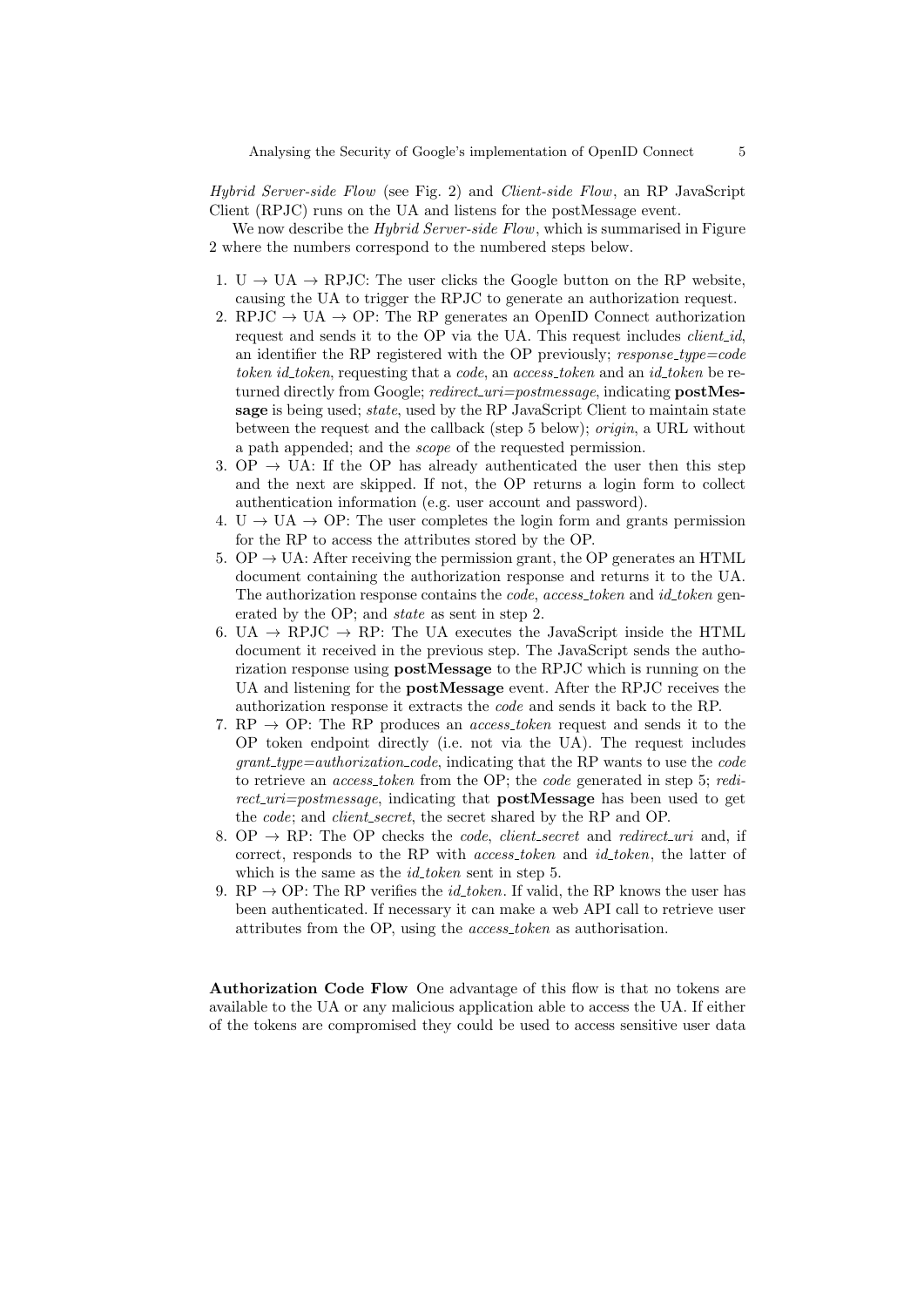

**Fig. 2.** Google's Hybrid Server-side Flow

and/or successfully masquerade as the user. The OP must authenticate the RP before it issues the tokens, and hence use of the *Authorization Code Flow* requires that an RP shares a secret with the OP. The flow involves the OP returning an authorization *code*, typically a short-lived opaque string, to the RP, which uses it to obtain the *id token* and *access token* directly from the OP's *access token* endpoint, i.e. not via the UA. The main steps are as follows.

- 1. U *→* RP: The user clicks a button on the RP website, as displayed by the UA, causing the UA to send an HTTP or HTTPS request to the RP.
- 2.  $RP \rightarrow UA \rightarrow OP$ : The RP generates and sends an OpenID Connect authorization request to the OP via the UA, including *client<sub>id*</sub>, previously registered by the RP with the OP; *response type=code*, indicating use of *Authorization Code Flow*; *redirect uri*, to which the OP will redirect the UA after granting access; *state*, used by the RP to maintain state between request and callback (step 5 below); and the *scope* of the requested permission.
- 3. OP *→* UA: If the OP has already authenticated the user then this step and the next are skipped. If not, the OP returns a login form to collect user authentication data.
- 4. U  $\rightarrow$  UA  $\rightarrow$  OP: The user completes the login form and grants permission for the RP to access the attributes stored by the OP.
- 5. OP *→* UA: After using the information provided in the login form to authenticate the user, the OP generates an authorization response and sends it back to the UA. The authorization response contains *code*, the authorization code generated by the OP; and *state*, the value sent in step 2.
- 6. UA  $\rightarrow$  RP: The UA redirects the response received in Step 5 to the RP.
- 7. RP *→* OP: The RP produces an *access token* request and sends it to the OP token endpoint directly (i.e. not via the UA). The request includes *grant type=code*, indicating the RP wants to use the *code* to retrieve an *access token*; the *code* sent in step 5; the *redirect uri*; and *client secret*, the secret shared by the RP and OP.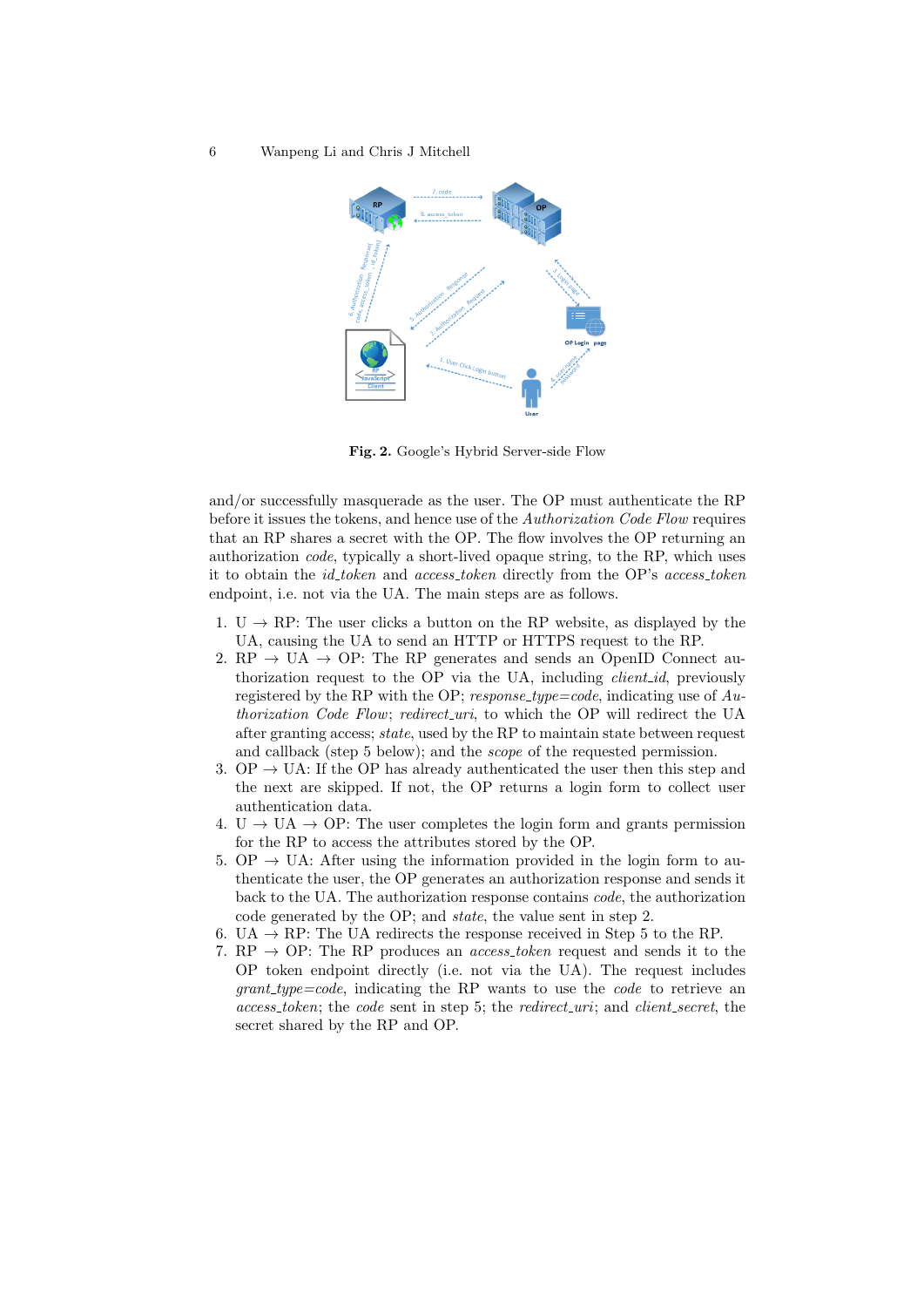Analysing the Security of Google's implementation of OpenID Connect 7

- 8. OP  $\rightarrow$  RP: The OP checks the *code, client\_secret* and *redirect\_uri* and if all are correct responds to the RP with an *access token* and *id token*.
- 9. RP *→* OP: The RP verifies the *id token*. If valid, the RP now knows that the user has been authenticated. If necessary it can also make a call to the OP's web API, using the *access token* for authorisation, to retrieve user attributes.

### **3 Adversary Model**

In our assessment of the security of Google's OpenID Connect service, and of RPs using the service, we consider two adversary scenarios.

- **– A Web Attacker** can share malicious links or post comments containing malicious content (e.g. stylesheets or images) on a benign website; and/or exploit vulnerabilities in an RP website. Malicious content forged by a web attack might trigger the UA to send HTTP(S) requests to an RP and OP using GET or POST methods, or execute attacker JavaScripts. For example, a web attacker could operate an RP website to collect *access tokens*.
- **– A Passive Network Attacker** can intercept unencrypted data sent between an RP and a UA (e.g. by monitoring an open Wi-Fi network).

Conducting a security analysis of commercially deployed OpenID Connect SSO systems requires various challenges to be addressed. These include lack of detailed specifications for the SSO systems, undocumented RP and OP source code, and the complexity of APIs and/or SDK libraries in deployed SSO systems. The methodology we used is similar to that of Wang et al. [14] and Sun and Beznosov [13], i.e. we treated the RPs and OP as black boxes and analysed the BRMs produced during authorization. Since we used a black-box approach, there may be vulnerabilities and implementation flaws we did not uncover.

### **4 A Security Study**

We used Fiddler<sup>1</sup> to capture BRMs sent between RPs and the OP; we also developed a Python program to parse the BRMs to simplify analysis and avoid mistakes arising from manual inspections. All experiments were performed using accounts set up specially for the purpose, i.e. at no time was any user's account accessed without permission. Of the 103 RPs supporting Google OpenID Connect that we examined, 69 (67%) adopt the *Authorization Code Flow*, 33 (32%) use the *Hybrid Server-side Flow*, and just 1 adopted the *Client-side Flow*.

#### **4.1 Studying the security of the Hybrid Server-side Flow**

As described in *§*2.2, Google's OpenID Connect API uses **postMessage** to deliver the authorization response from the OP to an RP. When the RPJC running on the user's browser receives the authorization response from the OP, it extracts the *code* from the authorization response and then submits the *code* back to the RP's OpenID Connect sign-in endpoint.

<sup>1</sup> http://www.telerik.com/fiddler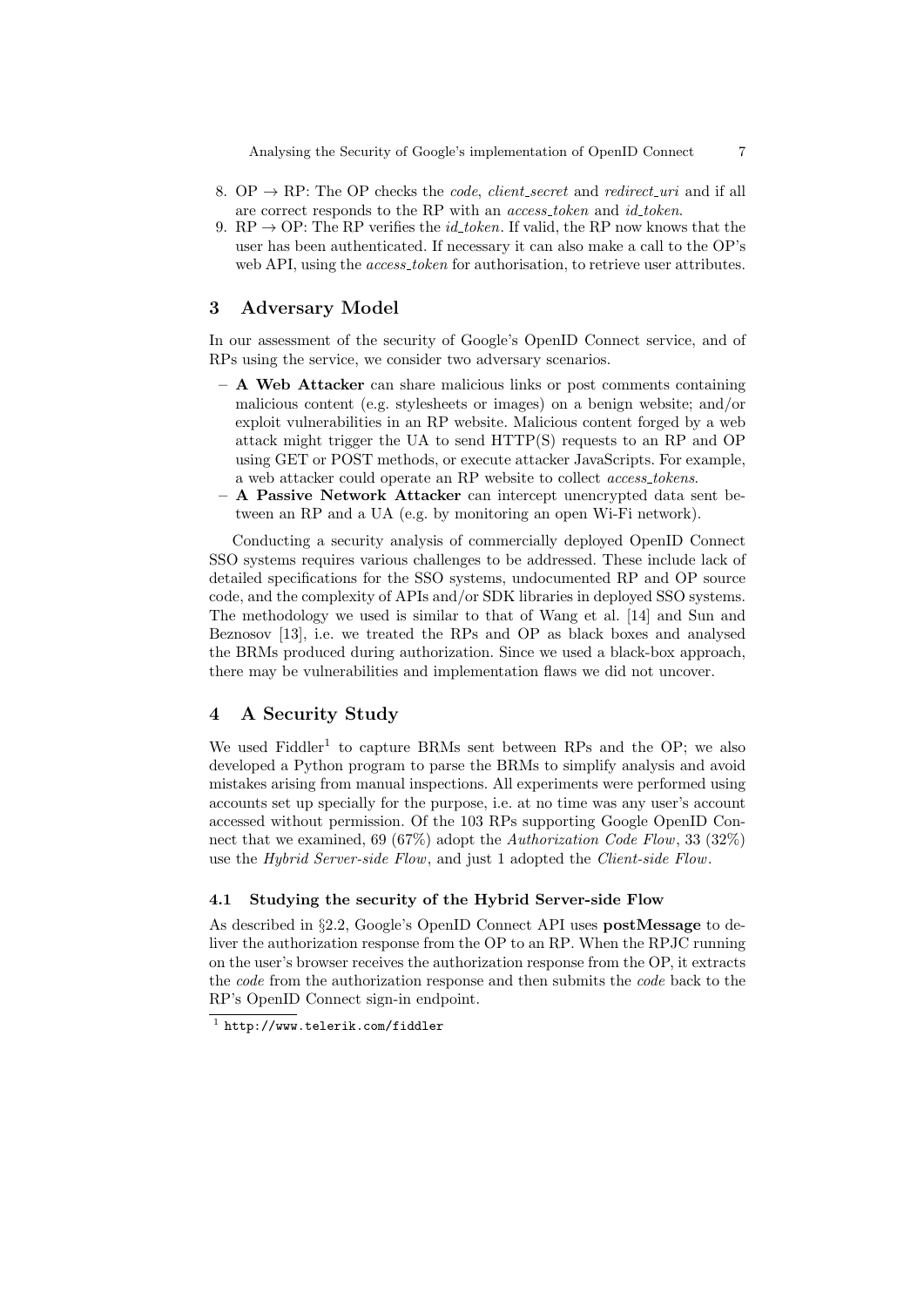**Authentication by Google ID** As stated above, the RPJC running on the UA submits the *code* it receives from the Google OP back to the RP's Google sign-in endpoint (see step 6 in *§*2.2). The RP is meant to use the *code* to retrieve the *access token* and *id token* from the OP. However, we observed that 18% of the RPs using the Hybrid Server-side Flow (i.e. 6 of 33) simply submit the user's Google ID to the RP's Google sign-in endpoint; of these, two submit the user's Google ID without appending a *code*, and one submits the user's Google ID with an *access token*. This led us to suspect that such RPs might be basing their verification of user identity solely on the Google ID, and not using the *code* as intended. If so, then a web attacker knowing a user's Google ID could use it to log in to the user's RP account. We tested this, and found that 9% of the RPs using the Hybrid Server-side Flow (i.e. 3 of 33) have this vulnerability.

Learning a user's Google ID can be relatively simple, as a user's Google+ post URL reveals it. An attacker can use the Google+ *search for people* function to find a victim user to attack, and can then visit the chosen user's Google+ page to learn the ID. For example,  $https://plus.google.com/u/0/$ 115722834054889887046/posts is the Google+ post URL for a Gmail account, for which the ID is 115722834054889887046.

We reported our findings to the three affected websites, and recommendations were also provided to enable the RP developers to fix the problem (see also 6.3).

**Using the Wrong Token** An *access token* is a bearer token, so anyone can use it to get access to the associated user attributes stored by Google. By contrast, the *id token* is designed for use in providing assurances about user authentication. However, in practice, some RPs use an *access token* to obtain user authentication assurances without verifying it (i.e. making a web API call to the OP token information endpoint [29]). In such a case, any party with a user's *access token* can impersonate that user to the RP simply by submitting it. This is a particular threat for a malicious RP, which can routinely obtain *access tokens* from the Google OP. In other words, any RP using Google OpenID Connect can log in as a victim user to any RPs using an *access token* to authenticate the user without verifying it. Unfortunately, we found that 58% of RPs using the *Hybrid Server-side Flow* (i.e. 19 of 33) submit an *access token* back to their Google sign-in endpoint (see step 6 in *§*2.2) and 45% (i.e. 15 of these 19) use the *access token* to authenticate the user; of these 15 RPs, only two RPs verify the *access token* before using it to retrieve user attributes. As a result, 39% of the RPs (i.e. 13 of 33) we examined are vulnerable to this impersonation attack.

We tested the above attack using Burp Suite<sup>2</sup> by submitting an *access token* obtained from a randomly chosen RP using the *Hybrid Server-side Flow* to the target RP's Google sign-in endpoint. If the attack succeeds, we are able to log in to the target RP as the victim user. As noted above, as many as 39% of the RPs using the *Hybrid Server-side Flow* are vulnerable to this attack. Some of the vulnerable RPs (i.e. 3 out of 13) require additional evidence of the user to be submitted with the *access token*, in the form of the Google ID or the user's

 $^2$  http://portswigger.net/burp/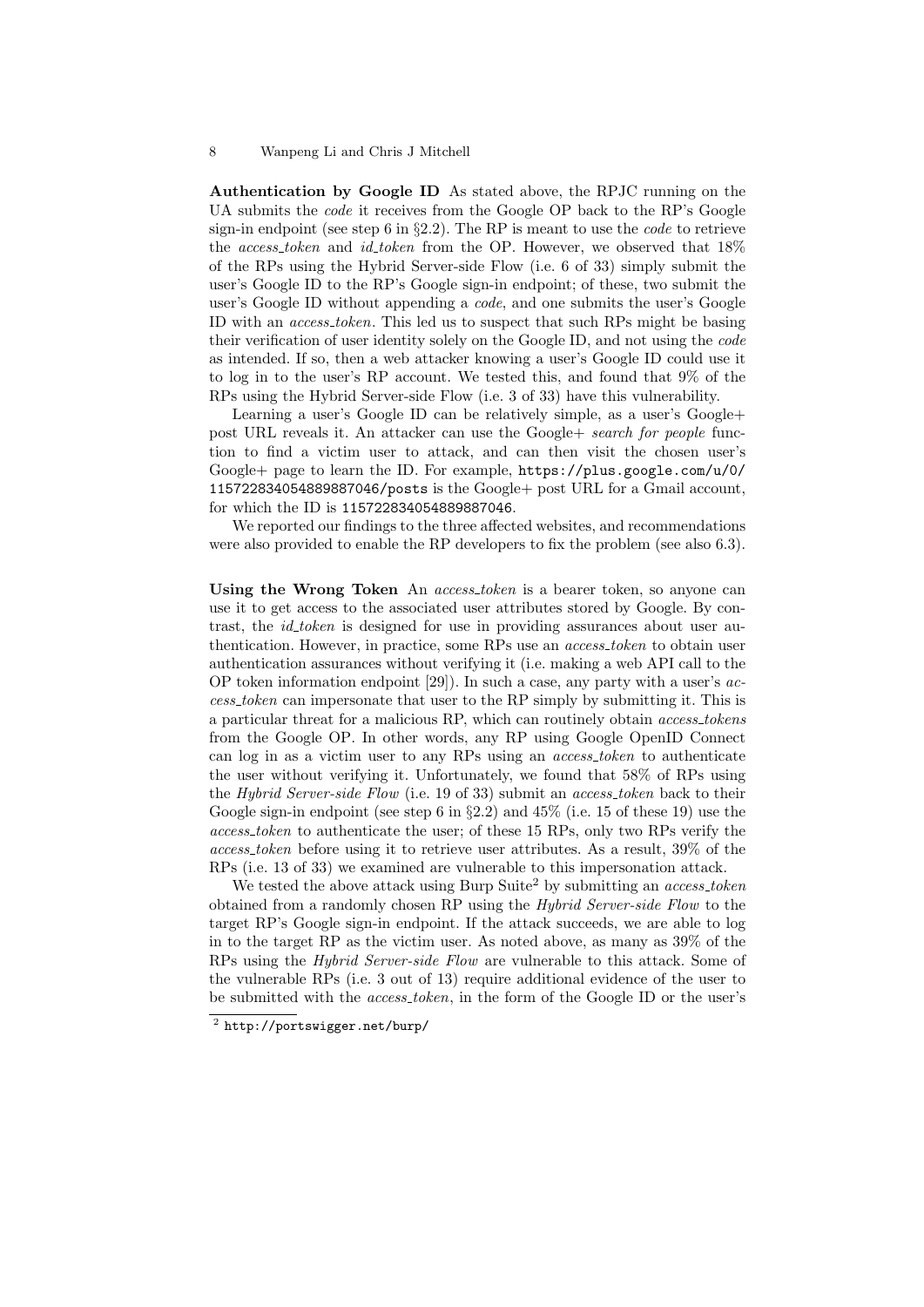email address. However, an attacker with an *access token* can readily use it to get the user's Google ID or email address from Google, and so such additional steps do not prevent the attack.

**Intercepting an** *access token* As stated above, 58% of RPs using the *Hybrid Server-side Flow* require the submission of an *access token* back to their Google sign-in endpoint (see step 6 in *§*2.2). If the RPJC running on the UA sends an *access token* back to its Google sign-in endpoint without SSL protection, a passive network attacker is able to intercept it (see *§*3). According to the OAuth 2.0 specification [36], an *access token* should never be sent unencrypted between the user browser and the RP. However, we found that 12% of RPs using the *Hybrid Server-side Flow* (i.e. 4 out of 33) send the *access token* unprotected. A sniffer written in Python was implemented to test this.

We also observed that one additional site, namely TheFreeDictionary<sup>3</sup> does use SSL to protect the transfer of the *code* to its Google sign-in endpoint. However, the *access token* is subsequently stored in a cookie, and when the cookie is sent from the browser back to TheFreeDictionary the link is not SSL-protected. That is, the *access\_token* is observable by a passive eavesdropper.

**Privacy Issues** When a user chooses to use OpenID Connect to log in to an RP website, the user attributes (e.g. email address, name) that the RP retrieves from the OP should never be revealed to parties other than the RP. SSL connections should be established to protect user information transmitted between the browser and the RP or OP.

However, as explored below, user information leakage might happen if:

- **–** the RPJC running on the user's browser sends user information, the *id token* or the *access token* back to its Google sign-in endpoint without SSL protection (see step 6 in *§*2.2);
- **–** the RP Google sign-in endpoint sends the user information directly to the user's browser without SSL protection; or
- **–** the RP uses SSL to protect the link to the Google sign-in endpoint, but changes to http when sending user information back to the UA.

As described in *§*4.1, a passive eavesdropper can intercept the *access token* for 12% of the RPs that use the Hybrid Server-side Flow (i.e. 4 of 33), and can then use it to retrieve potentially sensitive user information, e.g. including Google ID and email address. As stated in *§*2.1, the *id token* is a JSON web token in which the user email address and Google ID are encoded in cleartext; so anyone obtaining the token can immediately obtain the information within. One of the four RPs referred to above sends an *id token* in addition to the *access token* to its Google sign-in endpoint, and thus a passive web attacker can retrieve the token's user information without requesting it from Google. We also found that one RP did not enable SSL to protect its Google sign-in endpoint, and returned

 $^3$  http://www.thefreedictionary.com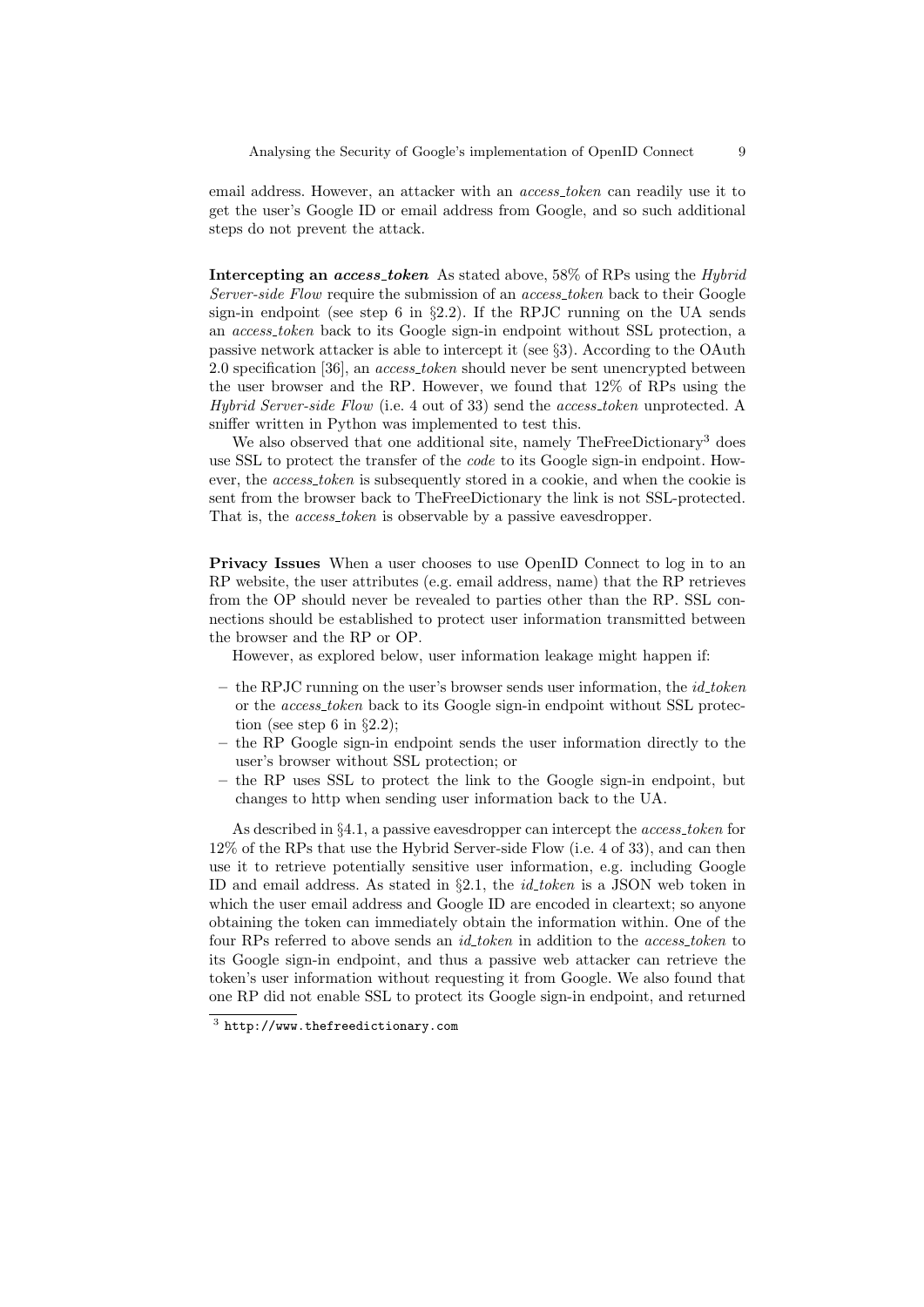user information directly to the UA: Another RP sends user information back to its Google sign-in endpoint without SSL protection. Yet another RP uses SSL to protect the link to the Google sign-in endpoint, but changes to HTTP when sending user information back to the UA. As a result, user privacy cannot be guaranteed for 21% of the RPs we examined (i.e. 7 out of 33). As noted above, a sniffer in Python was implemented to demonstrate the feasibility of the attack.

**Session Swapping** As discussed earlier, the RPJC running on the UA sends the user's OpenID tokens (i.e. a *code*, an *access token*, an *id token*, and/or the user's Google ID) back to its Google sign-in endpoint (see step 6 in *§*2.2). The OpenID Specification [4] recommends a *state* value should be appended when the RPJC sends the tokens back, and that this *state* value should be bound to the session. If the RPJC fails to send *state*, an attacker can execute a session swapping attack [21, 13, 37] as follows.

- 1. The attacker logs in to the RP website using his/her own account (step 4 in *§*2.2), and intercepts the Google-generated tokens (step 5 in *§*2.2).
- 2. The attacker constructs a request to the RP's Google sign-in endpoint, including the attacker's own tokens.
- 3. The attacker inserts the request in an HTML document (e.g. in the **src** attribute of a **img** or **iframe** tag) made available via an HTTP server.
- 4. The victim user is now, by some means, induced to visit the website offering the attacker's page. The HTML can be constructed in such a way (described in detail below) that the victim's UA will automatically use GET or POST to send the attacker-constructed request to the RP; as a result the user session on the RP website will be bound to the attacker's account.

We observed that 42% of the RPJCs using *Hybrid Server-side Flow* (i.e. 14 of 33) use POST to submit the tokens back to the RP's server without an accompanying *state*. Use of a static **img** or **iframe** tag to perform an attack of the above type does not work against these RPs, as the browser will automatically use GET to retrieve the img and iframe data. In order to use POST to submit those tokens, we created a special HTML page to conduct the attack. We used JavaScript to create an iframe with a unique name in the browser. We then constructed a form inside the iframe whose action points to the RP's Google sign-in endpoint, put the attacker's tokens into the form input, and configured the HTML to submit the form whenever the HTML is loaded by a browser.

To deploy the attack, the constructed HTML page is made available via a web server. If a victim's UA visits the page, the JavaScript inside the HTML automatically submits the attacker's tokens to the RP using POST; as a result the victim user's session at the RP is bound to the attacker's, i.e. a sessionswapping attack has been performed. An attacker could use such an attack to collect sensitive user information, e.g. if the victim user updates his credit card information on the RP website, this information will be written to the attacker's account.

Sadly, we found that 73% of RPs using *Hybrid Server-side Flow* (i.e. 24 of 33) are vulnerable. Of these 24 RPs, eight (i.e. 24% of this category) submit a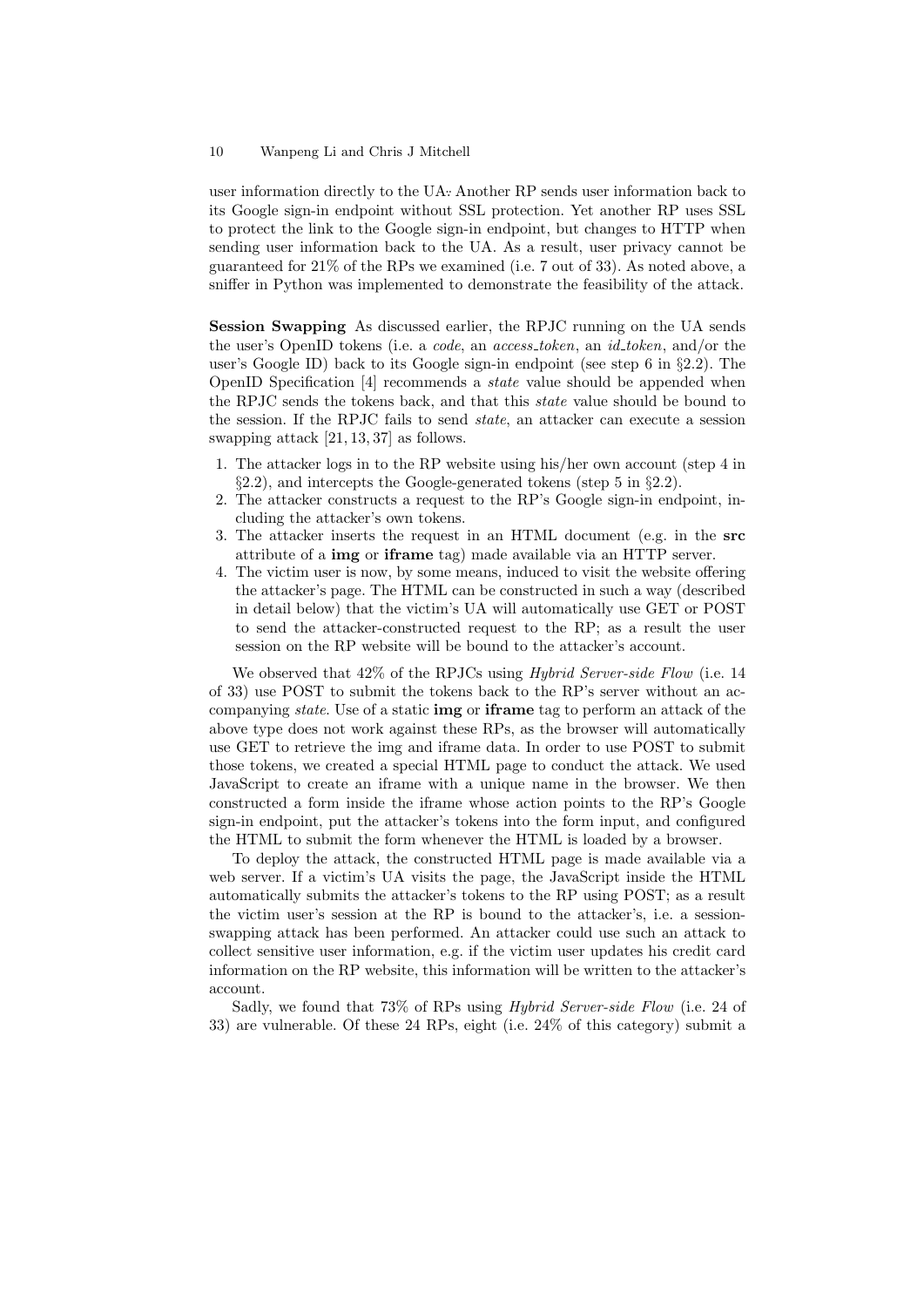*code* to their Google sign-in endpoint; as *code* is a one-time value, the attacker must update it within the attack HTML every time the page is retrieved by a victim. For the other 48% of vulnerable RPs (i.e. 16 of 33), an *access token* or the user's Google ID is submitted back to the Google sign-in endpoint, in which case the attacker does not need to update the attack page HTML as frequently.

### **4.2 Studying the security of the Authorization Code Flow**

We first observe that Google's OAuth 2.0 *Authorization Code Flow* implementation [38] has similar steps to those in 2.2. The token endpoint provided as part of Google's implementation of OAuth 2.0 (as checked on April 22, 2015) returns an *id token* to the RP. That is, without knowing details of the RP's internals, we cannot tell whether an RP is using OpenID Connect or OAuth 2.0. We therefore cover all cases where Google returns a *code* to the RP's Google sign-in endpoint under our discussion of the OpenID Connect *Authorization Code Flow*, even though some of the RPs may actually be using OAuth 2.0. However, this makes no difference to our security analysis.

Around 67% of the RPs we examined (i.e. 69 of 103) use *Authorization Code Flow*. Unlike the *Hybrid Server-side Flow*, Google's implementation of *Authorization Code Flow* uses HTTP status code redirect techniques (using code 302) to deliver the authorization response to the RP's Google sign-in endpoint.

**Intercepting an** *access token* In the *Authorization Code Flow*, a *code* is returned by Google to the RP's Google sign-in endpoint (see step 6 in *§*2.2). No tokens are transmitted during the authorization procedure. After the RP receives the *code*, it can use it to retrieve an *access token* from Google (steps 7/8 in 2.2); it can then use the *access token* to retrieve user attributes from Google (step 9 in 2.2). The RP then logs the user in to its website.

If an RP does not use SSL to protect communications with its Google sign-in endpoint, a passive web attacker may be able to intercept the *code*. A passive web attacker cannot use the *code* to retrieve an *access token* from Google, as it will not know the RP's *client\_secret* (shared by the RP and Google). However, we observed that, of the RPs using the *Authorization Code Flow*, 6% of their Google sign-in endpoints (i.e. 4 out of 69) return an *access token* to the user's browser instead of binding the user to the RP's session. As these RPs do not use SSL to protect the transfer of the *access token*, a passive web attacker is able to obtain the user's *access token* returned from the RP's Google sign-in endpoint.

**Stealing an** *access token* **via Cross-site Scripting** Google's 'automatic authorization granting' feature [13] generates an authorization response automatically if a user has a session with Google and previously granted permission for the RP concerned. Using this feature, an attacker might be able to steal a user *access token* by exploiting an XSS vulnerability in the RP or UA.

To test the feasibility of such an attack, an exploit written in JavaScript was implemented. The exploit takes advantage of a recently revealed vulnerability in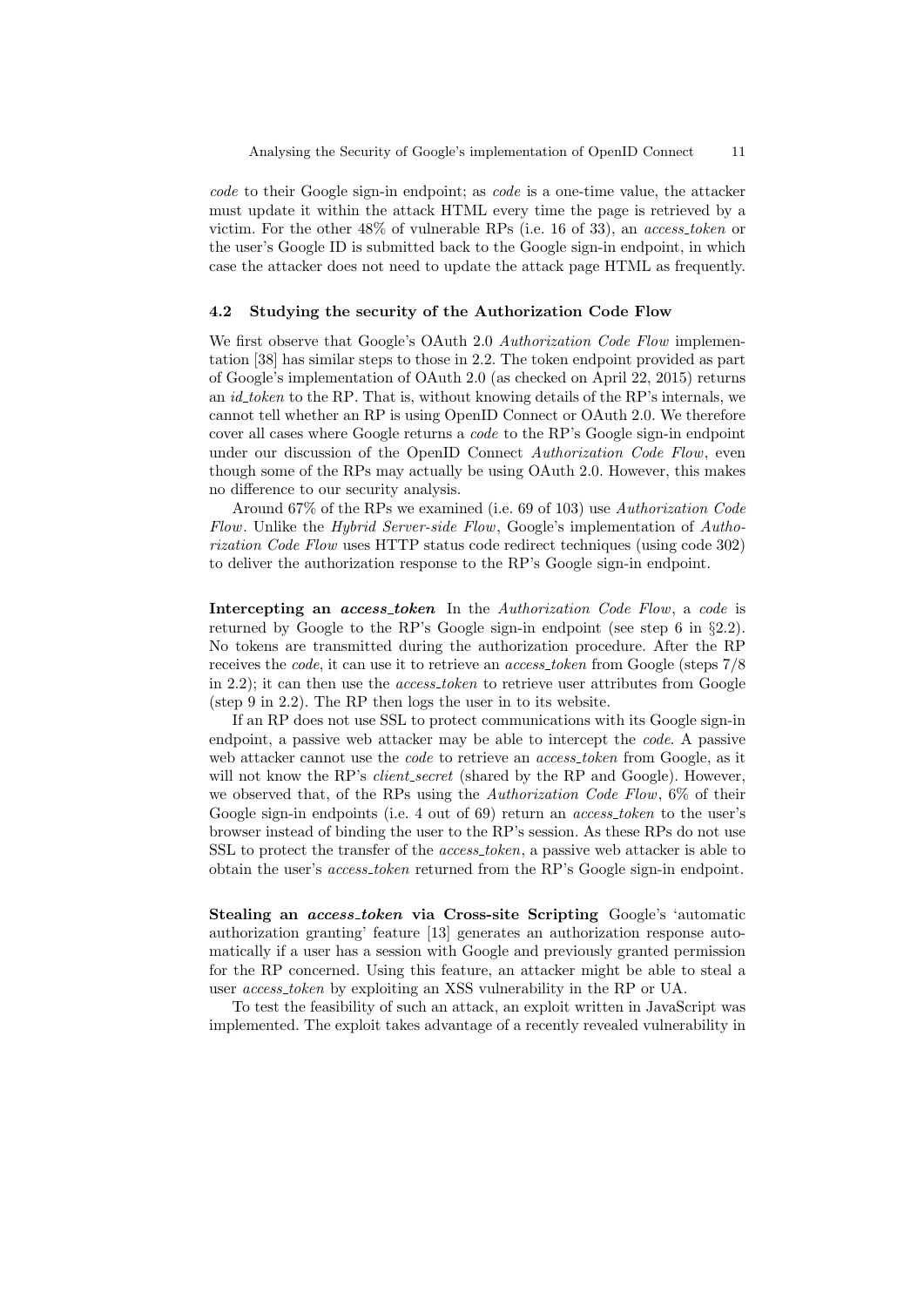Android's built-in browser [39] which allows an attacker to conduct a universal XSS attack [20, 17–19]. The exploit uses a browser **window.open** event to send a forged authorization request to Google's authorization server, within which *response type=code* (see step 2 in *§*2.2) is changed to *response type=code token id token*. If the user is logged in to his or her Google account and has previously granted permission for this RP, Google automatically generates an authorization response without the involvement of the user; this response is appended as a URI fragment (#) to the redirect URI (see step 5 in *§*2.2) and is sent back to the RP (see step 6 in *§*2.2). As the RP Google sign-in endpoint does not expect an URI fragment, a predefined error page will be generated by the RP (e.g. a '404 not found' or 'Failed connection' error). The exploiting JavaScript can now extract the authorization response from the URL of the error page and send it to its opener window, where the **window.open** event is triggered. The opener window then sends the *access token* to the attacker's server.

Unfortunately, we found that all the RPs using *Authorization Code Flow* are vulnerable to this attack. The vulnerability affects all Android versions up to 4.4, which as of April 6, 2015 still accounted for  $53.2\%$  of Android devices<sup>4</sup>.

**Privacy Issues** Unlike the *Hybrid Server-side Flow*, only a *code* is submitted back to the RP's Google sign-in endpoint (see step 6 in *§*2.2). No user information (e.g. a Google ID or *id token*) is transmitted during authorisation. However, user information might still leak if the RP Google sign-in endpoint sends the user data directly to the UA without SSL.

We found that 16% of RPs using the *Authorization Code Flow* (i.e. 11 of 69) return user information to the browser directly without SSL protection. Thus a passive web attacker is able to intercept potentially sensitive user information, e.g. if the user is using an open Wi-Fi network (see *§*3).

**Session Swapping** If an RP using *Authorization Code Flow* does not enable anti-CSRF measures (e.g. by appending a *state* bound to the browser session to the tokens) to protect its Google sign-in endpoint, a web attacker can launch a session swapping attack, as described in 4.1 for *Hybrid Server-side Flow*.

Unlike the session swapping attack in 4.1, in the *Authorization Code Flow* only the GET method is used to submit the *code* back to the RP's Google sign-in endpoint. This means that the attacker can simply insert the forged request in the **src** attribute of a **img** or **iframe** tag of an HTML document. When the victim user visits the malicious HTML, the browser will automatically send the request to the RP's Google sign-in endpoint using the GET method.

We found that 35% of the RPs using the *Authorization Code Flow* (i.e. 24 of 69) are vulnerable to this attack. However, as *code* is a one time value, the attacker must update it every time the attack page is visited by a victim. Thus such an attack is not as harmful as session swapping in the *Hybrid Server-side*

 $^4$  https://developer.android.com/about/dashboards/index.html?utm\_source= suzunone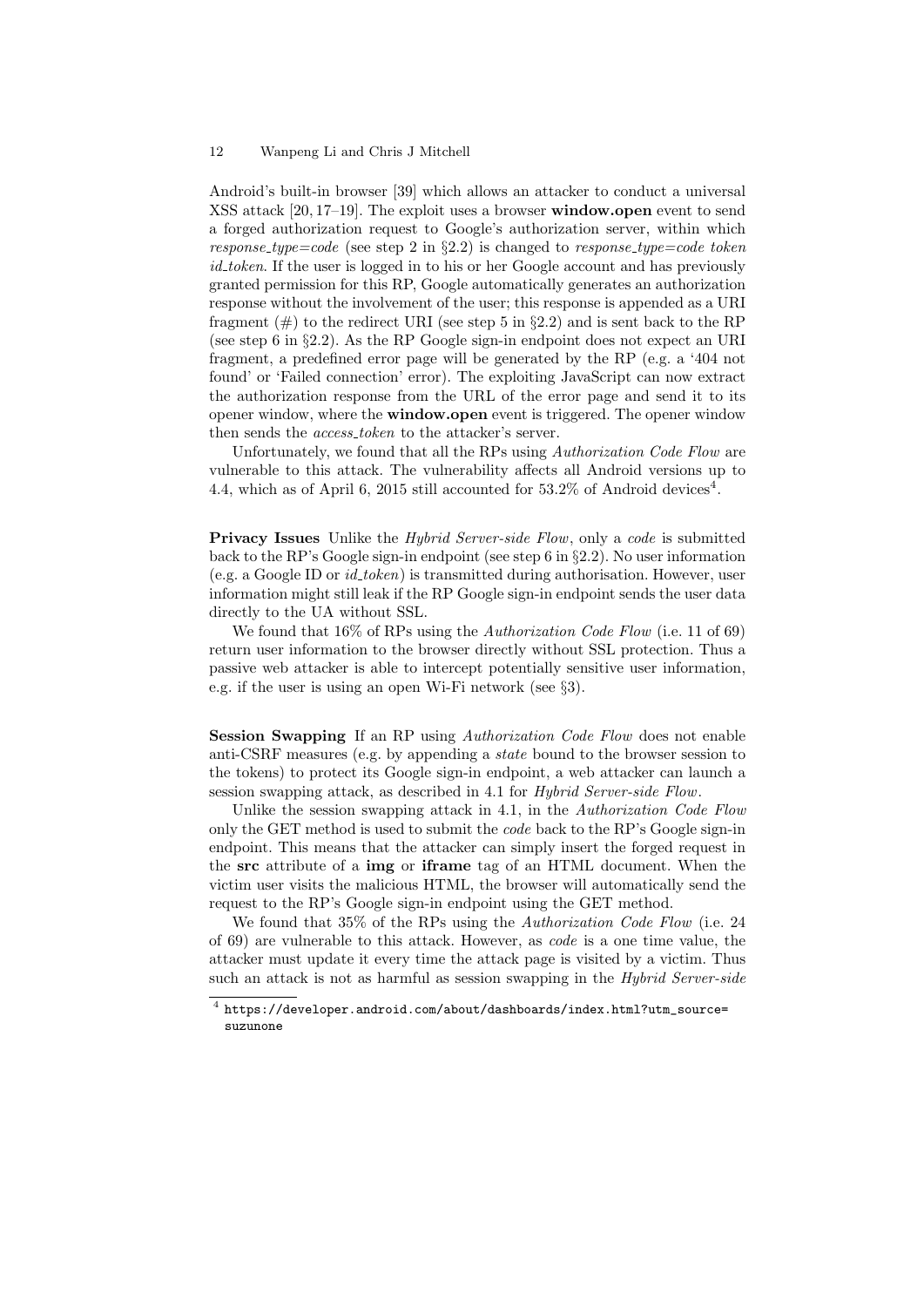*Flow*, where an *access token* which can be used multiple times is submitted back to the RP's Google sign-in endpoint.

**Forcing a Login Using a CSRF attack** A CSRF login attack operates in the context of an ongoing interaction between a target UA (running on behalf of a target user) and a target RP. A malicious website somehow causes the target UA to initiate an OpenID Connect authorization request to the OP. Because of Google's 'automatic authorization granting' feature, receiving such a request can cause the Google OP to generate an authorization response, which is delivered to the RP without involvement by the user. If the target user is logged in to Google, the UA will send cookies containing the target user's Google OPgenerated tokens, along with the attacker-supplied authorization request, to the OP. The OP will process the malicious authorization request as if initiated by the target user, and will generate and send an authorization response to the RP. The target UA could be made to send the spurious request in various ways; for example, a visited malicious site could use the HTML **img** tag's **src** attribute to specify the URL of a malicious request, causing the UA to silently use a GET method to send the request.

We found that 35% of the RPs using *Authorization Code Flow* (i.e. 24 of 69) are vulnerable to such an attack. One consequence is that an attacker can cause a victim user to log in to the RP, as long as the user has previously logged in to Google. This could damage the user experience of the RP website, as the victim user might dislike such a potentially annoying 'automatic login' feature.

## **5 Security Concerns over Google's implementation of OpenID Connect**

In the *Hybrid Server-side Flow*, any authorization request generated by an RPJC using Google's OpenID Connect API will always include *response type=code token id\_token*; as a result, the authorization response returned by Google to the RPJC always contains a *code*, *access token* and *id token*. Unfortunately, this feature is the source of many security threats to the system. First, as the *access token* and *id token* are directly transferred to the UA, this means that these tokens are potentially revealed to the user agent and any applications which might be able to access the user agent. Second, it gives RP developers a choice  $-$  that is, they can choose which token will be submitted back to the RP server by the RPJC. We found that 67% (i.e. 22 out of 33) of RPs using the *Hybrid Server-side Flow* design their RPJC to submit an *access token* or a user's Google ID back to the RP's Google sign-in endpoint, and this leads to most of the attacks described in *§*4.1.

### **5.1 Giving RPs the Ability to Customise the Hybrid-Server-side Flow**

According to the OpenID Connect specification [4], a *code* must be returned by the OP to the RP's Google sign-in endpoint (see step 6 in the *Hybrid Server-*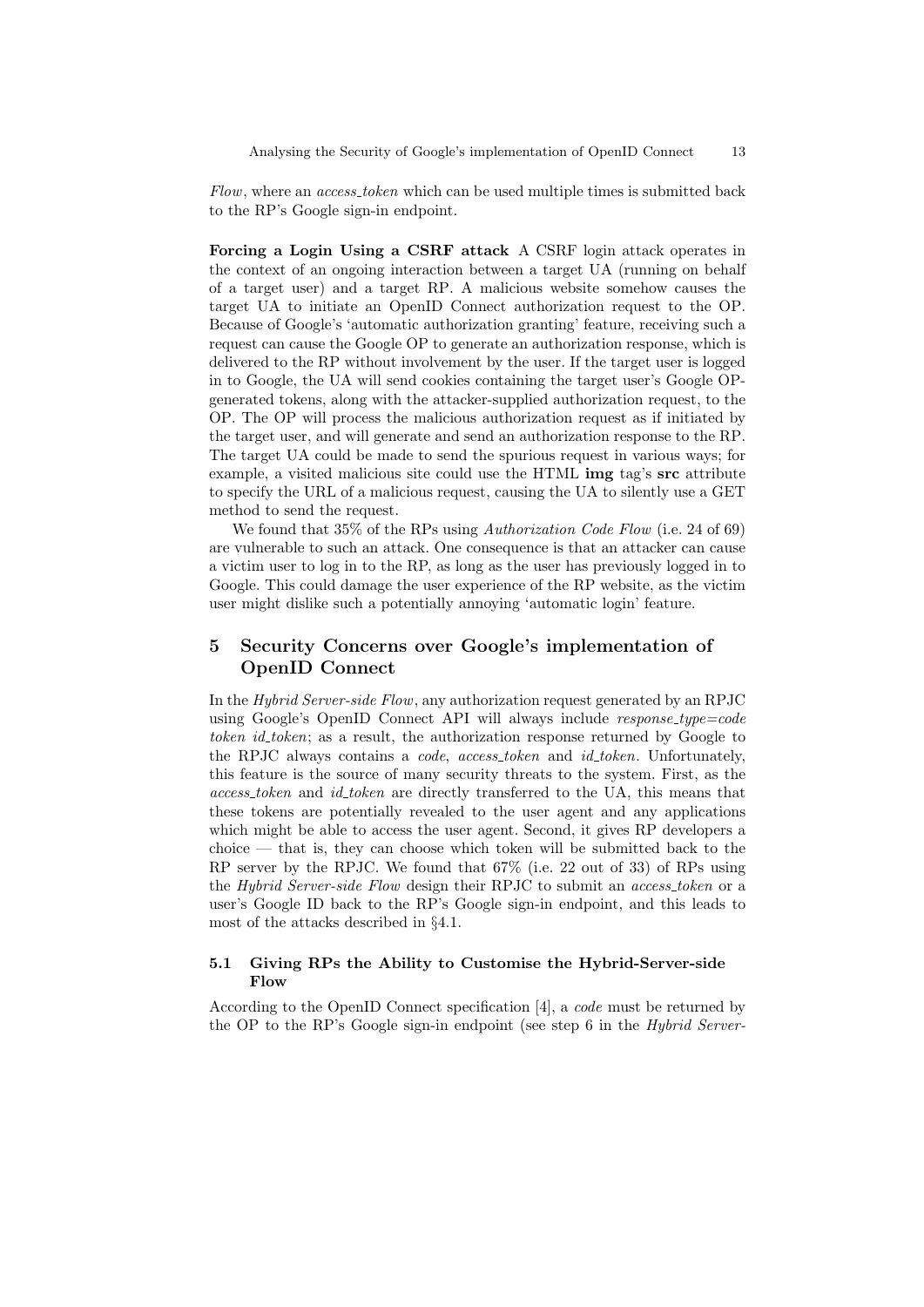*side Flow*). However, as described above, in Google's implementation of the Hybrid Server-side Flow, a *code*, *access token* and *id token* are always returned by Google to the RPJC running on the user's browser. Unlike the *Authorization Code Flow*, where only a *code* is returned to the RP's Google sign-in endpoint (see step 6 in *§*2.2) and no RPJC exists, this gives RPs the ability to customise their *Hybrid Server-side Flow*. In fact our experiments have shown that as many as 67% of RPs (i.e. 22 out of 33) customise their implementation of the *Hybrid Server-side Flow* by submitting an *access token* or a user's Google ID back to the RP's Google sign-in endpoint. Among these RPs, 73% (16 out of 22) are vulnerable to the first two attacks (namely **Authentication by Google ID** which allows an attacker to log in to the RP as any victim user and **Using the Wrong Token** which allows an attacker to impersonate the victim user using an *access token* generated for another RP) described in *§*4.1. Moreover, as the *code*, *access token* and *id token* are returned by Google inside a HTML document, these values are also revealed to the user agent and hence to any applications (e.g. browser plug-ins), which might be able to access the user agent. If the plugin or user agent has vulnerabilities which could allow an attacker to access these values, the attacker can steal the user's *access token*; for example a malicious plug-in which has the right to read the content of HTML pages could obtain the *access token*.

### **5.2 No CSRF Countermeasures in the Hybrid-Server-side Flow**

In Google's implementation of the *Hybrid Server-side Flow*, the authorization request generated by the RPJC includes a *state* value which is designed to prevent CSRF attacks [21, 23–25]. However, we found that the *state* value extracted by the RPJC is actually a null value; this means that Google itself fails to deliver the *state* value to the RPJC, and hence the *state* value cannot be used to mitigate the threat of a CSRF attack. We also observed that one of the RPs using the *Authorization Code Flow* sends a null *state* value back to its Google sign-in endpoint. As the *state* value generated by the RPJC is not bound to the RP's session and cannot be extracted by the RPJC, another *state* value which is bound to the session needs to be implemented to protect the RP's Google sign-in endpoint against a CSRF attack.

In addition, checking the Google OpenID Connect sample code [40] reveals that Google has not included a *state* value in its example of an RPJC-generated AJAX request, used to send data back to the RP [31] (see step 6 in *Hybrid Server-side Flow*). The lack of a *state* parameter in the sample code and the complexity of implementing anti-CSRF measures helps to explain why 73% of the RPs using the *Hybrid Server-side Flow* are vulnerable to this attack.

#### **5.3 Automatic Authorization Granting**

The 'automatic authorization granting' feature of Google's OpenID Connect significantly enhances the user experience and system performance. Without this, users would have to click an "OK" button in a popup window whenever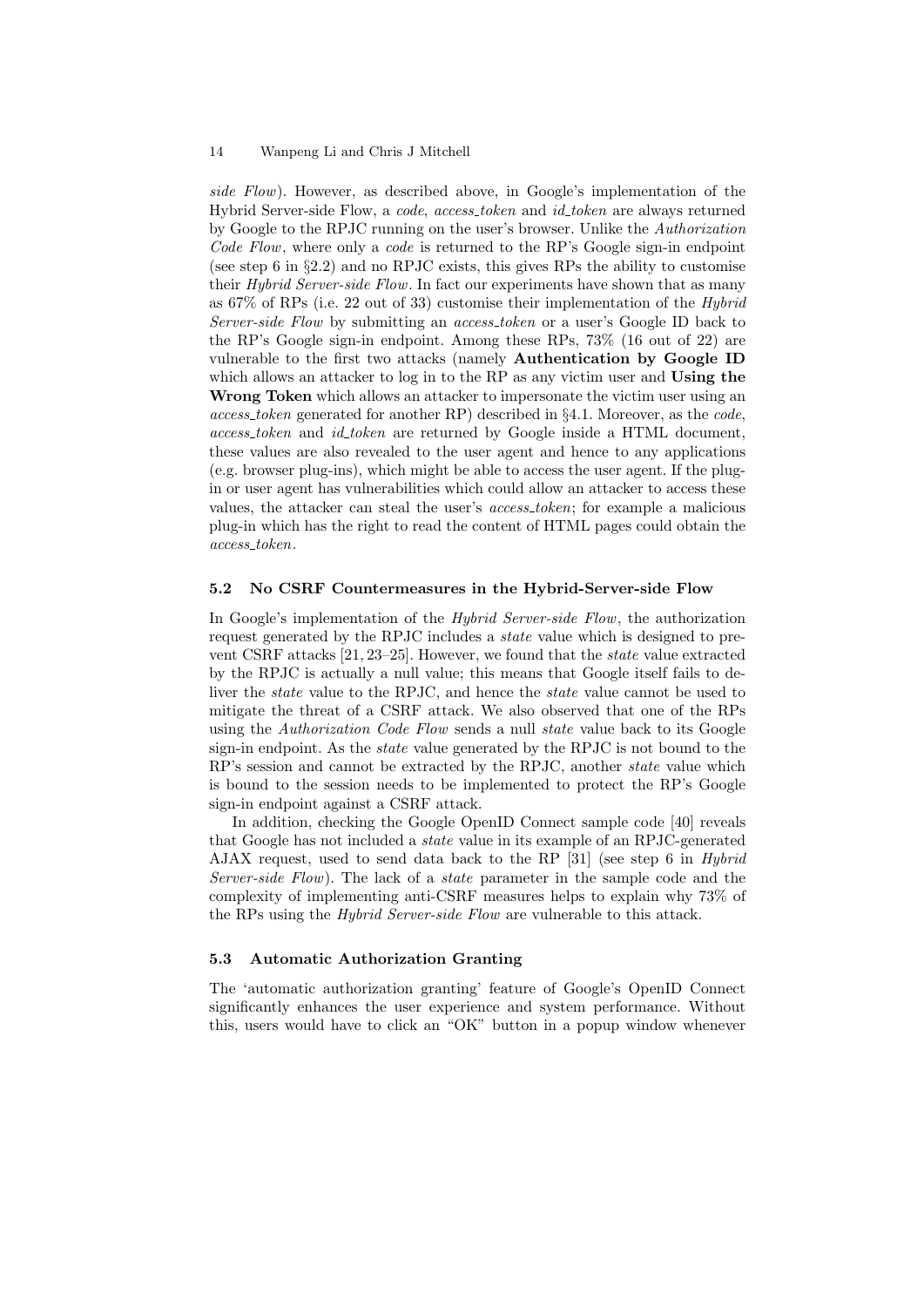they wished to log in to an RP, in order to grant authorisation. However, it can also be harmful, since it may allow an attacker to steal an *access token* (see *§*4.2) and force a user log in to the RP (see *§*4.2).

We also found that, in the *Hybrid Server-side Flow*, iframes are used to manage the session [33] between the RPJC and the OP. Suppose a user, who has previously both granted permission for the RP and logged in to his or her Google account, visits the RP login page which contains an iframe pointing to the authorization request. Because of the 'automatic authorization granting' feature, the browser can use the GET method to retrieve the authorization response from Google without involvement by the user. The UA and any applications (e.g. plug-ins) which can access the UA are able to extract the authorization response, which might expose the *Hybrid Server-side Flow* to new attacks.

### **6 Recommendations**

OpenID Connect has been deployed by many RPs and OPs, and increasing numbers of RPs supporting the Google service will likely implement it now Google has shut down its OpenID service. We found serious vulnerabilities in existing deployments of OpenID Connect, and there is a significant danger that these vulnerabilities will be replicated in the future. Below we make a number of recommendations designed to address the identified vulnerabilities. These recommendations primarily apply to RPs using the Google service and to the Google OP itself, but some may have broader applicability. These recommendations are intended both to try to address the problems that exist in current systems, and to help ensure that future systems are built more robustly.

### **6.1 Recommendations for RPs**

When using OpenID Connect, especially the *Hybrid Server-side Flow*, RP developers are responsible for designing the RPJC action on receiving an authorization response from the Google OP. As a result, system security for the RP largely depends on its developers. We have the following recommendations for RPs.

- **– Do not customise the Hybrid Server-side Flow:** One reason OpenID Connect is vulnerable to the attacks in *§*4.1 is that some RPs customise the *Hybrid Server-side Flow*. In particular, instead of submitting a *code* back to its Google sign-in endpoint, the RPJC running in the UA submits an *access token* or Google ID, which is then used by the RP to authenticate the user. Such a customised *Hybrid Server-side Flow* might improve user experience and RP website efficiency, but this is at the cost of opening serious vulnerabilities. RPs must implement the OpenID Connect *Hybrid Serverside Flow* strictly conforming to the OpenID Connect Specification.
- **– Deploy countermeasures against CSRF attacks:** One reason the OpenID Connect systems we investigated are vulnerable to CSRF and session swapping attacks is that the RPs have not implemented any of the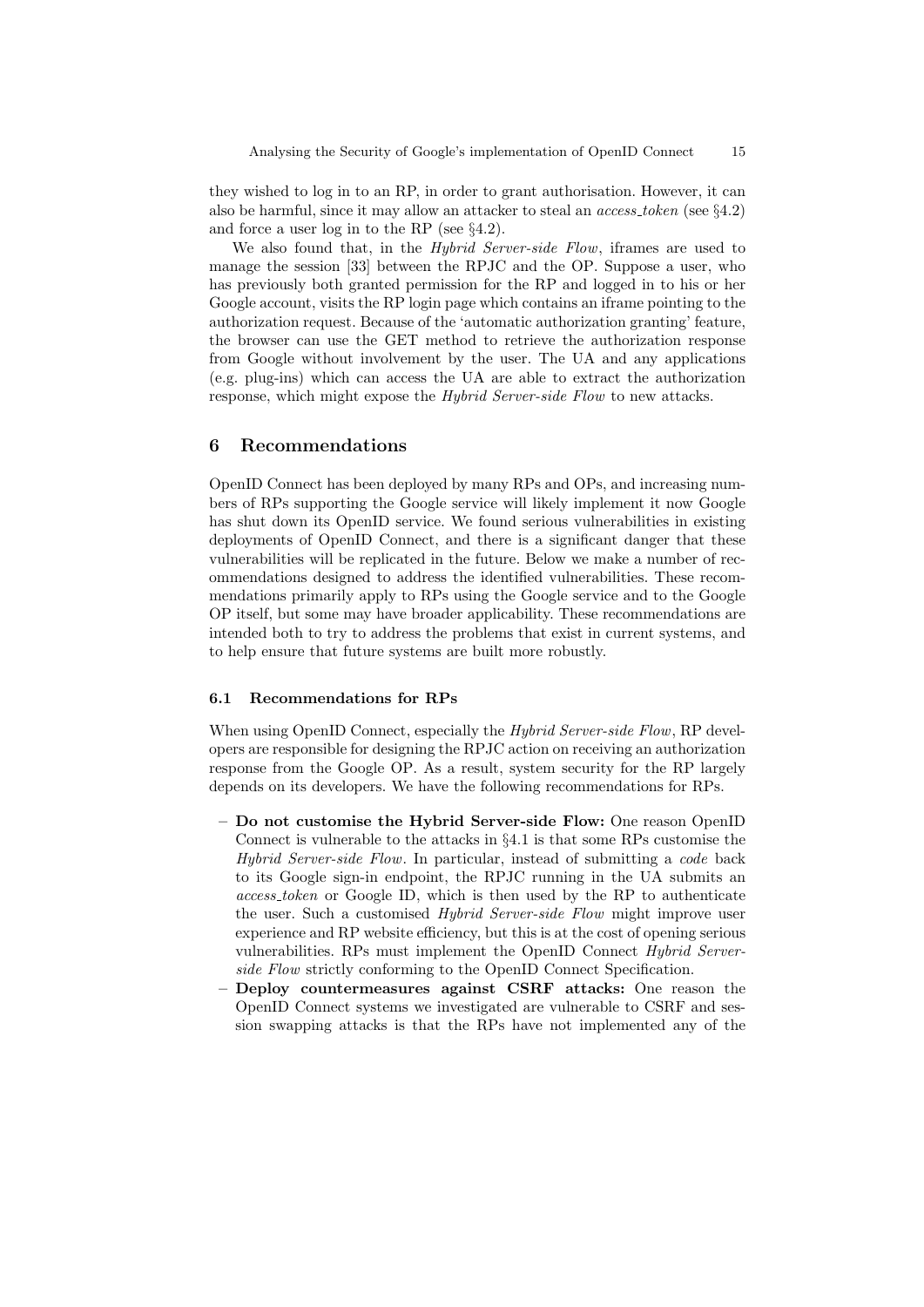well-known countermeasures. In order to prevent CSRF attacks, Google recommends that RPs include the *state* parameter in the OpenID Connect authorization request and response, and RPs should follow this recommendation.

**– Do not use a constant or predictable** *state* **value:** Some RPs include a fixed *state* value in the OpenID Connect authorization request. If the *state* value is fixed, it cannot be uniquely bound to the browser session, thereby allowing an attacker to successfully forge a response, since the RP cannot distinguish between a legitimate response produced by a valid user and a forged response produced by an attacker. Hence, in such a case, the inclusion of the *state* value does not protect against CSRF attacks. Thus RPs must generate a non-guessable *state* value which should be bound to the browser session so that the *state* value can used to verify the validity of the response.

### **6.2 Recommendations for OPs**

In an OpenID Connect SSO system, the OP designs the process and provides the API for RPs. An RP supporting a particular OP must therefore comply with the requirements of that OP, and so OPs play a critical role in the system. We have the following recommendations for OPs (and in particular for Google).

- **– Remove the** *token* **from the authorization request in the Hybrid Server Flow:** In the *Hybrid Server-side Flow*, the *token* in the authorization request causes Google to return an *access token* to the RPJC. This allows RPJCs to submit an *access token* back to their Google sign-in endpoints, as was the case for 58% of the RPs using the *Hybrid Server-side Flow* that we investigated. This practice gives rise to a range of possible impersonation attacks. Sending the *access token* also creates further risks, since if the RP does not enable SSL to protect its Google sign-in endpoint, a passive network attacker could steal it. This would not only enable a malicious RP to impersonate a user to those RPs which submit an *access token* to the Google sign-in endpoint, but also allow the possibility of other misuses of this token, e.g. to compromise sensitive user data.
- **– Add a** *state* **value to the sample code:** OPs typically provide sample code to help RP developers make their website interact appropriately with the OP. As we discovered, Google does not include a *state* value in its sample code for the *Hybrid Server-side Flow*. It seems reasonable to speculate that this is the main reason why 73% of the RP-OP interactions we analysed (see *§*4.1) are vulnerable to session swapping attacks. However, for cases where a *state* value is included in Google's sample code, this number fell to 35% (see *§*4.2).
- **– Allow the RP to specify the** *state* **value in the Hybrid Server Flow:** The *state* value in the authorization request of the *Hybrid Server-side Flow* is automatically handled by the Google OpenID Connect API. However, the RPJC cannot extract the *state* as it is null. As the *state* value is not bound to the browser session, it does not protect the RP against CSRF attacks.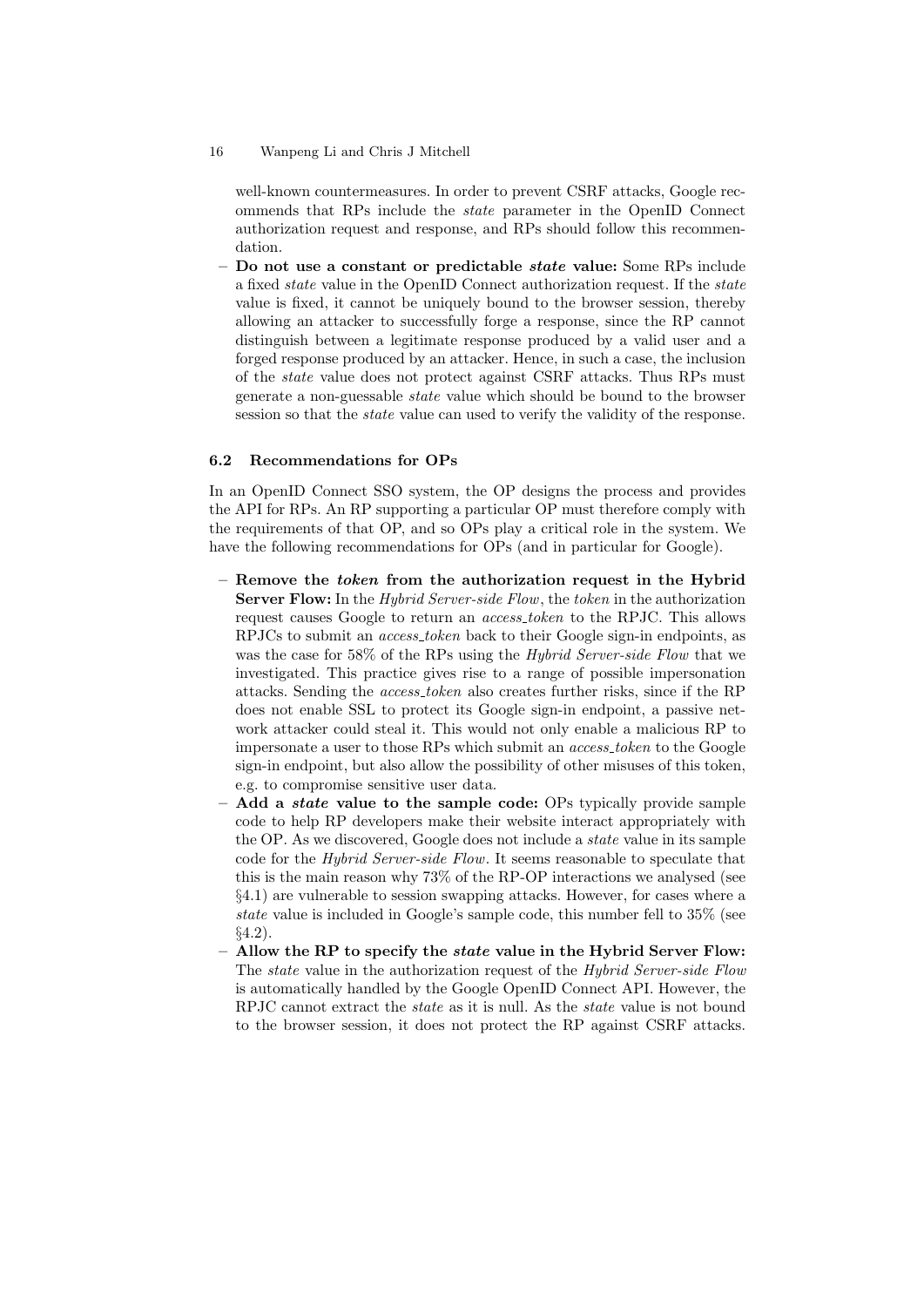It would probably be better to let the RP handle the *state* rather than the Google API. Google should also check the source code of its postmessage.js script to ensure that *state* can be extracted by the RPJC.

#### **6.3 Notifying affected parties**

Given their seriousness, we reported the **Authentication by Google ID** issues directly to the affected parties in Feb. 2015 and also gave advice to help fix the problems. As of 16/11/15, one had fixed the problem, one ignored our warning, and the third terminated support for Google SSO. On 17/4/15 we notified Google of all the issues described here. Google acknowledged the problem in *§*5.2 and notified their OpenID Connect group. However, as of 16/11/15 we are not aware of any other steps taken by Google.

### **7 Related Work**

OAuth 2.0 has been analysed using formal methods. Pai et al. [9] confirmed a security issue described in the OAuth 2.0 Thread Model [8] using the Alloy Framework [41]. Chari et al. analysed OAuth 2.0 in the Universal Composability Security framework [42] and showed that OAuth 2.0 is secure if all the communications links are SSL-protected. Frostig and Slack [10] discovered a cross site request forgery attack in the Implicit Grant flow of OAuth 2.0, using the Murphi framework [43]. Bansal et al. [44] analysed the security of OAuth 2.0 using the WebSpi [45] and ProVerif models [46]. However, all this work is based on abstract models, and so delicate implementation details are ignored.

Meanwhile, the security properties of real-world OAuth 2.0 implementations have also been examined. Wang et al. [14] examined deployed SSO systems, focussing on a logic flaw present in many such systems, including OpenID. In parallel, Sun and Beznosov [13] also studied deployed systems of OAuth 2.0. Li and Mitchell [12] examined the security of deployed OAuth 2.0 systems providing services in Chinese. In parallel, Zhou and Evans [15] conducted a large scale study of the security of Facebook's OAuth 2.0 implementation. Chen et al. [11], and Shehab and Mohsen [47] have looked at the security of OAuth 2.0 implementations on mobile platforms. However, unlike OAuth, very little research has been conducted on OpenID Connect security, except for the recent work of Mladenov et al. [48] who looked at the security of the OpenID Connect Discovery and Dynamic Registration extensions.

### **8 Concluding Remarks**

We have reported on the first field study of the security properties of Google's implementation of OpenID Connect. We examined the security of all 103 of the RPs that implement support for the Google OpenID Connect service from the GTMetrix list of the Top 1000 Sites. Our study reveals widespread serious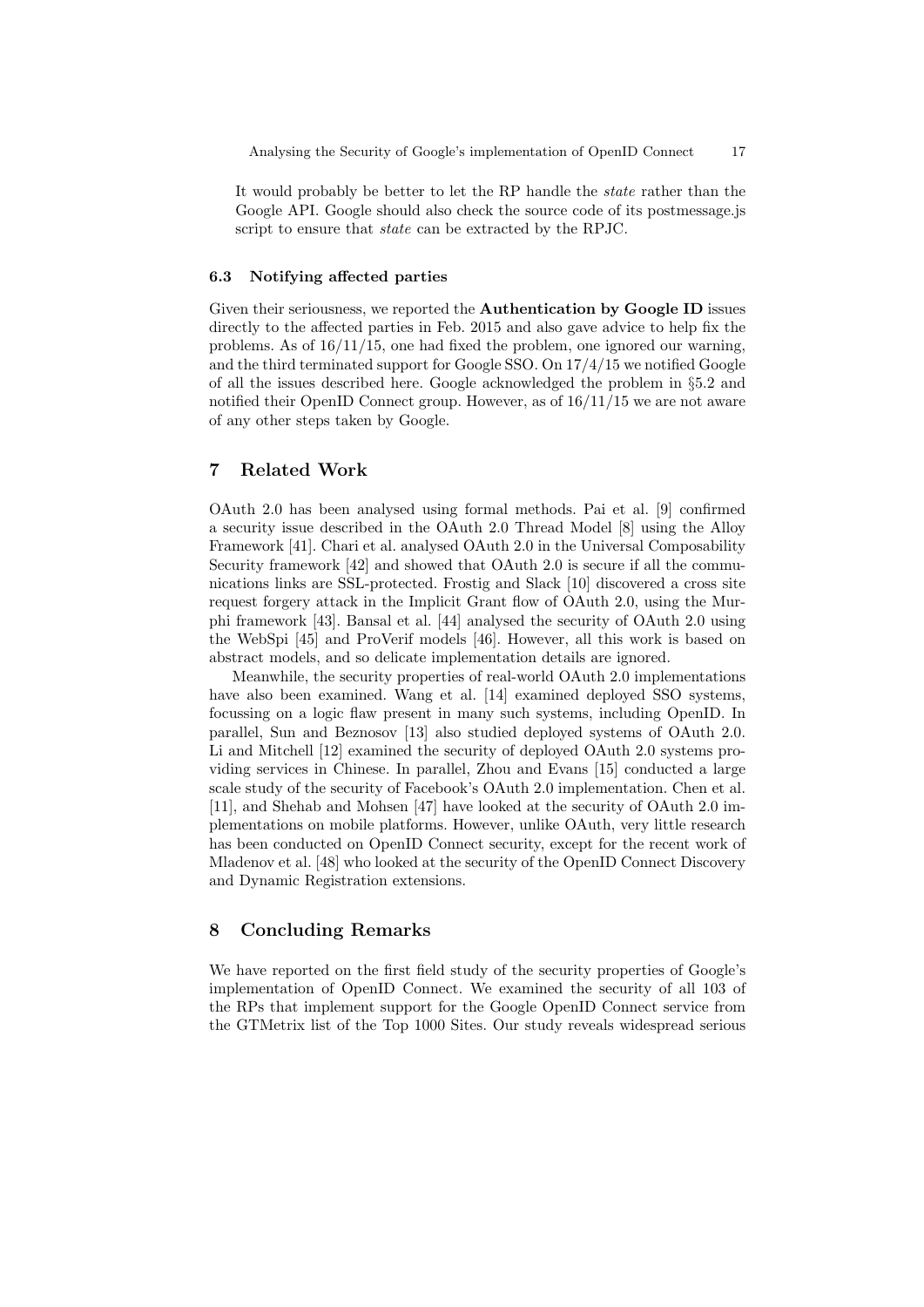vulnerabilities of a number of types, many allowing an attacker to log in to an RP website as a victim user. We give practical recommendations for both RPs and OPs to help improve the security of real world OpenID Connect systems.

### **References**

- 1. Chappell, D.: Introducing windows cardspace. (2006) http://msdn.microsoft. com/en-us/library/aa480189.aspx.
- 2. Hardt, D.: The OAuth 2.0 authorization framework. (2012) http://tools.ietf. org/html/rfc6749.
- 3. Recordon, D., Fitzpatrick, B.: OpenID Authentication 2.0 Final. (2007) http: //openid.net/specs/openid-authentication-2\_0.html.
- 4. Sakimura, N., Bradley, J., Jones, M., de Medeiros, B., Chuck, M.: OpenID Connect Core 1.0. (2014) http://openid.net/specs/openid-connect-core-1\_0.html.
- 5. Google Inc.: Google OpenID Connect 1.0. (2015) https://developers.google. com/accounts/docs/OpenIDConnect.
- 6. PayPal Holdings, Inc.: PayPal OpenID Connect 1.0. (2014) https://developer. paypal.com/docs/integration/direct/identity/log-in-with-paypal/.
- 7. Microsoft Inc.: Microsoft OpenID Connect. (2014) https://msdn.microsoft.com/ en-us/library/azure/dn645541.aspx.
- 8. Lodderstedt, T., McGloin, M., Hunt, P.: OAuth 2.0 Threat Model and Security Considerations. (2013) http://tools.ietf.org/html/rfc6749.
- 9. Pai, S., Sharma, Y., Kumar, S., Pai, R.M., Singh, S.: Formal verification of OAuth 2.0 using Alloy framework. In: Proceedings of the International Conference on Communication Systems and Network Technologies (CSNT), 2011, IEEE (2011) 655–659
- 10. Slack, Q., Frostig, R.: Murphi Analysis of OAuth 2.0 Implicit Grant Flow. (2011) http://www.stanford.edu/class/cs259/WWW11/.
- 11. Chen, E.Y., Pei, Y., Chen, S., Tian, Y., Kotcher, R., Tague, P.: Oauth demystified for mobile application developers. In Ahn, G., Yung, M., Li, N., eds.: Proceedings of the 2014 ACM SIGSAC Conference on Computer and Communications Security, Scottsdale, AZ, USA, November 3-7, 2014, ACM (2014) 892–903
- 12. Li, W., Mitchell, C.J.: Security issues in OAuth 2.0 SSO implementations. In Chow, S.S.M., Camenisch, J., Hui, L.C.K., Yiu, S., eds.: Information Security - 17th International Conference, ISC 2014, Hong Kong, China, October 12-14, 2014. Proceedings. Volume 8783 of Lecture Notes in Computer Science., Springer (2014) 529–541
- 13. Sun, S.T., Beznosov, K.: The devil is in the (implementation) details: An empirical analysis of OAuth SSO systems. In Yu, T., Danezis, G., Gligor, V.D., eds.: the ACM Conference on Computer and Communications Security, CCS '12, Raleigh, NC, USA, October 16-18, 2012, ACM (2012) 378–390
- 14. Wang, R., Chen, S., Wang, X.: Signing me onto your accounts through facebook and google: A traffic-guided security study of commercially deployed single-sign-on web services. In: IEEE Symposium on Security and Privacy, SP 2012, 21-23 May 2012, San Francisco, California, USA, IEEE Computer Society (2012) 365–379
- 15. Zhou, Y., Evans, D.: SSOScan: Automated testing of web applications for Single Sign-On vulnerabilities. In Fu, K., Jung, J., eds.: Proceedings of the 23rd USENIX Security Symposium, San Diego, CA, USA, August 20-22, 2014., USENIX Association (2014) 495–510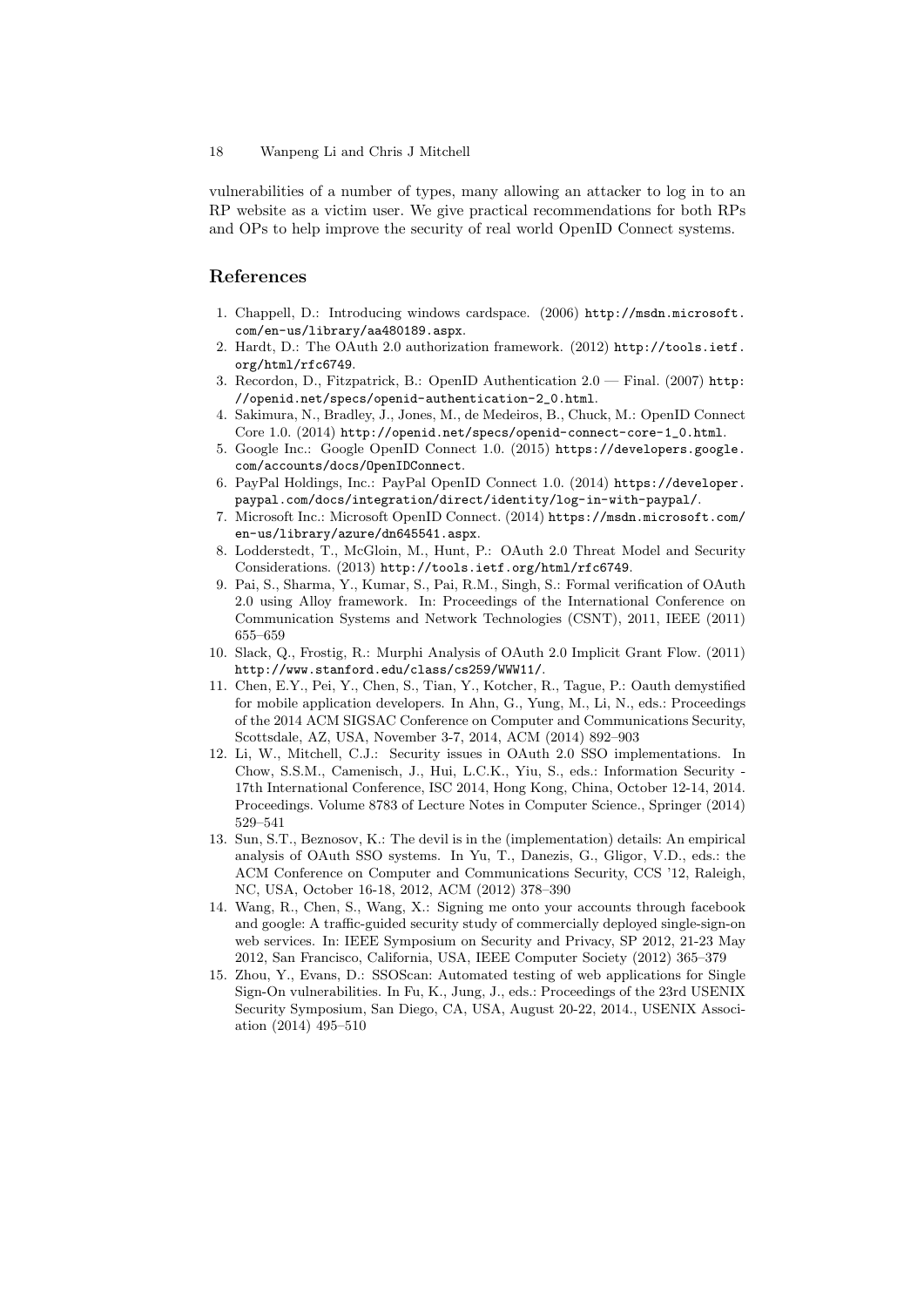- 16. GTmetrix: GTmetrix Top 1000 Sites. (2015) http://gtmetrix.com/top1000. html.
- 17. Nadji, Y., Saxena, P., Song, D.: Document structure integrity: A robust basis for cross-site scripting defense. In: Proceedings of the Network and Distributed System Security Symposium, NDSS 2009, San Diego, California, USA, 8th February - 11th February 2009, The Internet Society (2009)
- 18. Vogt, P., Nentwich, F., Jovanovic, N., Kirda, E., Krügel, C., Vigna, G.: Cross site scripting prevention with dynamic data tainting and static analysis. In: Proceedings of the Network and Distributed System Security Symposium, NDSS 2007, San Diego, California, USA, 28th February - 2nd March 2007, The Internet Society (2007)
- 19. Wassermann, G., Su, Z.: Static detection of cross-site scripting vulnerabilities. In Schäfer, W., Dwyer, M.B., Gruhn, V., eds.: 30th International Conference on Software Engineering (ICSE 2008), Leipzig, Germany, May 10-18, 2008, ACM (2008) 171–180
- 20. Kirda, E., Krügel, C., Vigna, G., Jovanovic, N.: Noxes: a client-side solution for mitigating cross-site scripting attacks. In Haddad, H., ed.: Proceedings of the 2006 ACM Symposium on Applied Computing (SAC), Dijon, France, April 23-27, 2006, ACM (2006) 330–337
- 21. Barth, A., Jackson, C., Mitchell, J.C.: Robust defenses for cross-site request forgery. In Ning, P., Syverson, P.F., Jha, S., eds.: Proceedings of the 2008 ACM Conference on Computer and Communications Security, CCS 2008, Alexandria, Virginia, USA, October 27-31, 2008, ACM (2008) 75–88
- 22. De Ryck, P., Desmet, L., Joosen, W., Piessens, F.: Automatic and precise clientside protection against CSRF attacks. In Atluri, V., Díaz, C., eds.: Computer Security - ESORICS 2011 - 16th European Symposium on Research in Computer Security, Leuven, Belgium, September 12-14, 2011. Proceedings. Volume 6879 of Lecture Notes in Computer Science., Springer (2011) 100–116
- 23. Jovanovic, N., Kirda, E., Kruegel, C.: Preventing cross site request forgery attacks. In: Second International Conference on Security and Privacy in Communication Networks and the Workshops, SecureComm 2006, Baltimore, MD, Aug. 28 2006 - September 1, 2006, IEEE (2006) 1–10
- 24. Mao, Z., Li, N., Molloy, I.: Defeating cross-site request forgery attacks with browser-enforced authenticity protection. In Dingledine, R., Golle, P., eds.: Financial Cryptography and Data Security, 13th International Conference, FC 2009, Accra Beach, Barbados, February 23-26, 2009. Revised Selected Papers. Volume 5628 of Lecture Notes in Computer Science., Springer (2009) 238–255
- 25. Zeller, W., Felten, E.W.: Cross-site request forgeries: Exploitation and prevention. Bericht, Princeton University (2008)
- 26. Shernan, E., Carter, H., Tian, D., Traynor, P., Butler, K.R.B.: More guidelines than rules: CSRF vulnerabilities from noncompliant oauth 2.0 implementations. In Almgren, M., Gulisano, V., Maggi, F., eds.: Detection of Intrusions and Malware, and Vulnerability Assessment - 12th International Conference, DIMVA 2015, Milan, Italy, July 9-10, 2015, Proceedings. Volume 9148 of Lecture Notes in Computer Science., Springer (2015) 239–260
- 27. Google Inc.: Google OpenID 2.0. (2015) https://developers.google.com/ accounts/docs/OpenID.
- 28. Jones, M., Sakimura, N., Bradley, J.: JSON Web Token (JWT). (2014) http: //tools.ietf.org/html/draft-ietf-oauth-json-web-token-21.
- 29. Google Inc.: Google OAuth 2.0 Client-side. (2015) https://developers.google. com/identity/protocols/OAuth2UserAgent?hl=es.